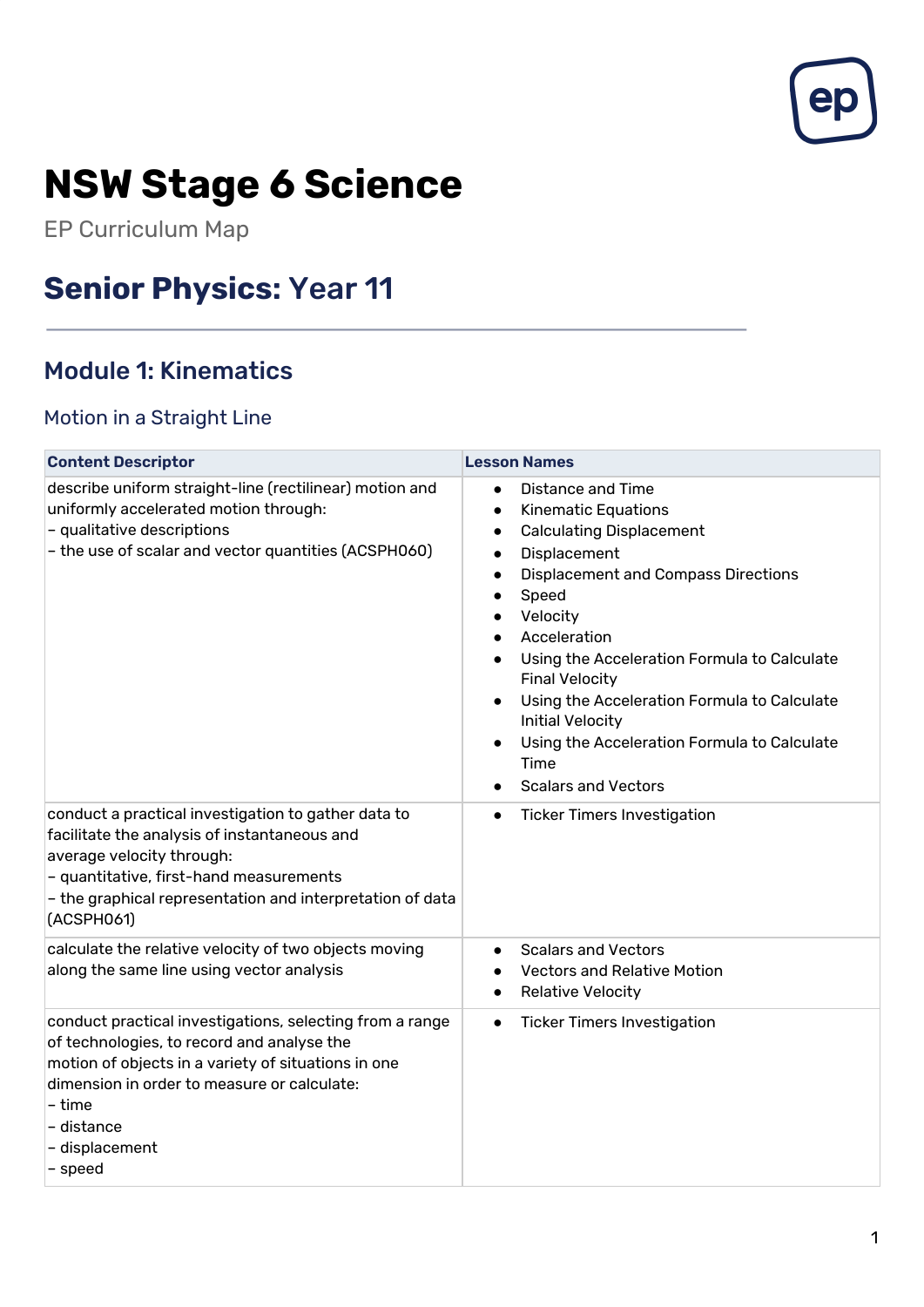

| - velocity<br>- acceleration                                                                                                                                                                                                                                      |                                          |
|-------------------------------------------------------------------------------------------------------------------------------------------------------------------------------------------------------------------------------------------------------------------|------------------------------------------|
| use mathematical modelling and graphs, selected from a<br>range of technologies, to analyse and derive<br>relationships between time, distance, displacement,<br>speed, velocity and acceleration in rectilinear motion<br>(ACSPH061)                             | <b>Scalars and Vectors</b><br>$\bullet$  |
| represent the distance and displacement of objects<br>moving on a horizontal plane using:<br>$\mathord{\hspace{1pt}\text{--}\hspace{1pt}}$ - vector addition<br>- resolution of components of vectors (ACSPH060)                                                  |                                          |
| describe and analyse algebraically, graphically and with<br>vector diagrams, the ways in which the motion of<br>objects changes, including:<br>- velocity<br>- displacement (ACSPH060, ACSPH061)                                                                  |                                          |
| describe and analyse, using vector analysis, the relative<br>positions and motions of one object relative to another<br>object on a plane (ACSPH061)                                                                                                              | <b>Classical Relativity</b><br>$\bullet$ |
| analyse the relative motion of objects in two dimensions<br>in a variety of situations, for example:<br>$-$ a boat on a flowing river relative to the bank<br>$-$ two moving cars<br>- an aeroplane in a crosswind relative to the ground<br>(ACSPH060, ACSPH132) |                                          |

## Module 2: Dynamics

#### Forces

| <b>Content Descriptor</b>                                                                                                                                                                                                       | <b>Lesson Names</b>                                                                                                                                 |
|---------------------------------------------------------------------------------------------------------------------------------------------------------------------------------------------------------------------------------|-----------------------------------------------------------------------------------------------------------------------------------------------------|
| using Newton's Laws of Motion, describe static and<br>dynamic interactions between two or more objects and<br>the changes that result from:<br>- a contact force<br>- a force mediated by fields                                | Introduction to Forces<br>$\bullet$<br>Newton's First Law<br>Newton's Second Law<br>$\bullet$<br>Newton's Third Law<br>$\bullet$                    |
| explore the concept of net force and equilibrium in<br>one-dimensional and simple two-dimensional contexts<br>using: (ACSPH050)<br>- algebraic addition<br>- vector addition<br>- vector addition by resolution into components | Forces in One Dimension<br>$\bullet$<br>Forces in Two Dimensions<br>$\bullet$<br>Free Body Diagrams<br>$\bullet$<br>Forces on an Angle<br>$\bullet$ |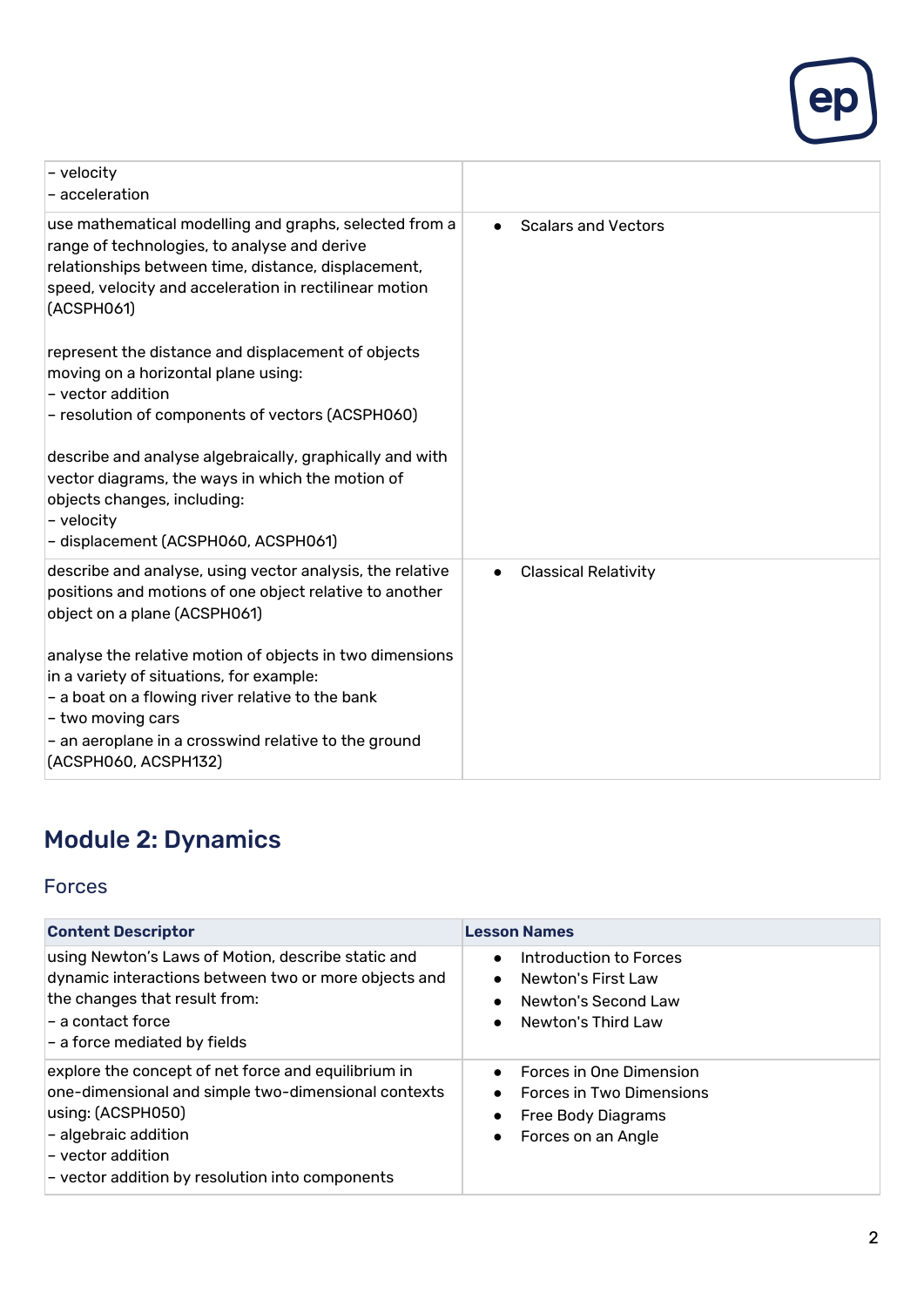

| solve problems or make quantitative predictions about<br>resultant and component forces by applying the<br>following relationships:<br>$ -F$ AB = $-F$ BA<br>$ -Fx = F \cos\theta, Fy = F \sin\theta$ | Further development planned |
|-------------------------------------------------------------------------------------------------------------------------------------------------------------------------------------------------------|-----------------------------|
| conduct a practical investigation to explain and predict<br>the motion of objects on inclined planes (ACSPH098)                                                                                       |                             |

## Forces, Acceleration and Energy

| <b>Content Descriptor</b>                                                                                                                                                                                                                                                                                                                                                                                                                       | <b>Lesson Names</b>                                                                                                                                                  |
|-------------------------------------------------------------------------------------------------------------------------------------------------------------------------------------------------------------------------------------------------------------------------------------------------------------------------------------------------------------------------------------------------------------------------------------------------|----------------------------------------------------------------------------------------------------------------------------------------------------------------------|
| apply Newton's first two laws of motion to a variety of<br>everyday situations, including both static and dynamic<br>examples, and include the role played by friction $\bar{f}$<br>friction = $\mu$ <i>FN</i> (ACSPH063)                                                                                                                                                                                                                       | Newton's First Law<br>$\bullet$<br>Newton's Second Law                                                                                                               |
| investigate, describe and analyse the acceleration of a<br>single object subjected to a constant net force and<br>relate the motion of the object to Newton's Second Law<br>of Motion through the use of:<br>(ACSPH062, ACSPH063)<br>- qualitative descriptions<br>- graphs and vectors<br>- deriving relationships from graphical representations<br>including $\vec{F}$ net = $m\vec{a}$ and relationships of uniformly<br>accelerated motion | Newton's Second Law                                                                                                                                                  |
| apply the special case of conservation of mechanical<br>energy to the quantitative analysis of motion involving:<br>- work done and change in the kinetic energy of an<br>object undergoing accelerated rectilinear motion in one<br>dimension $W = F \parallel s = Fs \cos \theta$<br>- changes in gravitational potential energy of an object<br>in a uniform field $\Delta U = mg \Delta h$                                                  | Weight and Mass<br>$\bullet$<br><b>Types of Forces: Gravity</b><br>Types of Forces: Magnetism and Friction<br>$\bullet$<br><b>Gravity and Free Fall</b><br>$\bullet$ |
| conduct investigations over a range of mechanical<br>processes to analyse qualitatively and quantitatively the<br>concept of average power $P =$<br>$\Delta E \Delta t$ , $P = F \parallel v = Fv \cos \theta$ including but not limited to:<br>- uniformly accelerated rectilinear motion<br>- objects raised against the force of gravity<br>- work done against air resistance, rolling resistance and<br>friction                           | Power<br>Work                                                                                                                                                        |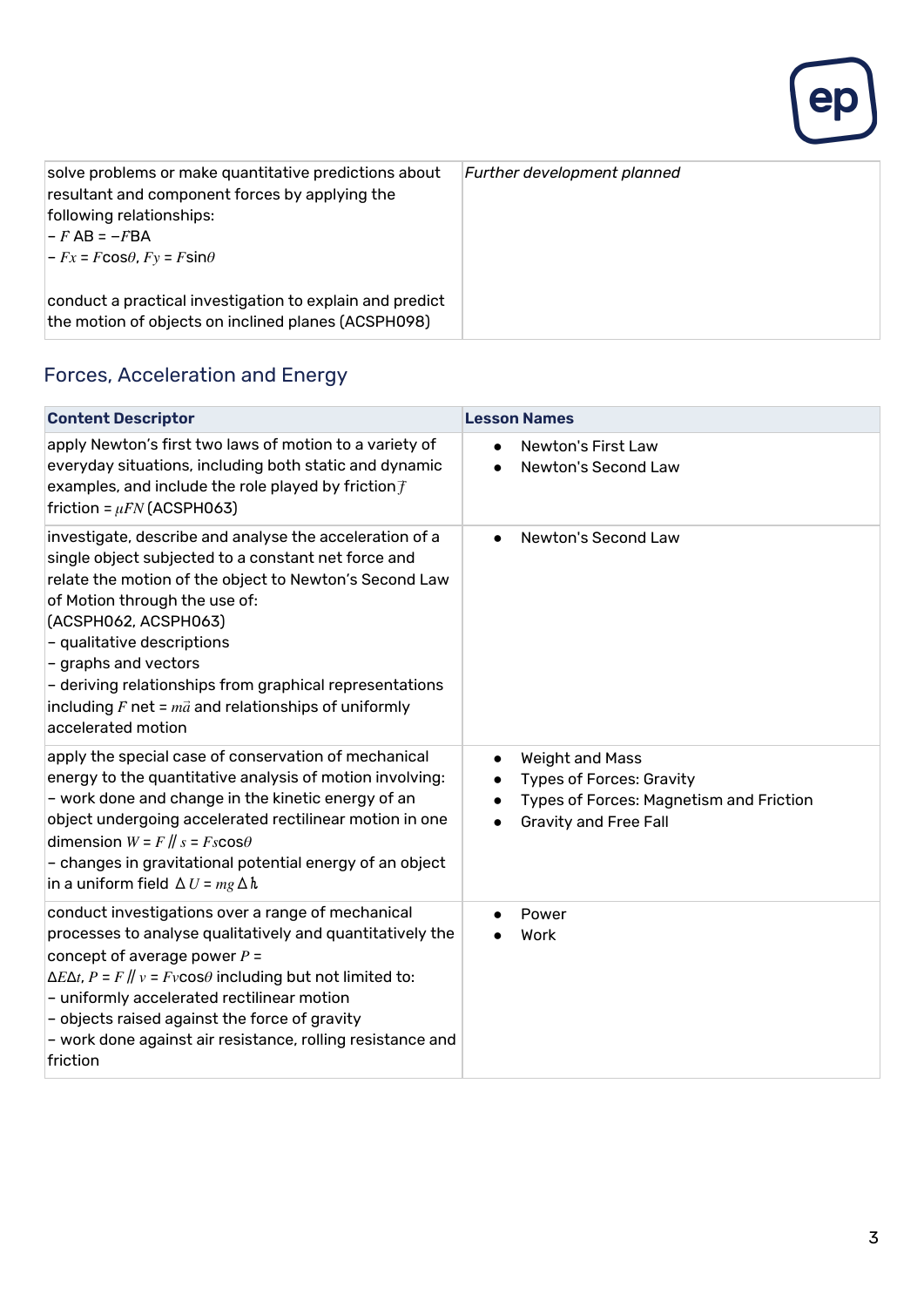

## Momentum, Energy and Simple Systems

| <b>Content Descriptor</b>                                                                                                                                                                                                                                                                  | <b>Lesson Names</b>                                                 |
|--------------------------------------------------------------------------------------------------------------------------------------------------------------------------------------------------------------------------------------------------------------------------------------------|---------------------------------------------------------------------|
| conduct an investigation to describe and analyse<br>one-dimensional (collinear) and two-dimensional<br>interactions of objects in simple closed systems<br>(ACSPH064)                                                                                                                      | Further development planned                                         |
| analyse quantitatively and predict, using the law of<br>conservation of momentum $\sum m \vec{v}$ before = $\sum m \vec{v}$ after and,<br>where appropriate, conservation of kinetic energy $mv$<br>before and $mv$ after, the results of interactions in elastic<br>collisions (ACSPH066) | Momentum<br>$\bullet$<br><b>Conservation of Momentum</b>            |
| investigate the relationship and analyse information<br>obtained from graphical representations of force as a<br>function of time                                                                                                                                                          | Further development planned                                         |
| evaluate the effects of forces involved in collisions and<br>other interactions, and analyse quantitatively the<br>interactions using the concept of impulse                                                                                                                               | Momentum<br>$\bullet$<br>Impulse<br><b>Conservation of Momentum</b> |
| analyse and compare the momentum and kinetic energy<br>of elastic and inelastic collisions (ACSPH066)                                                                                                                                                                                      | Collisions                                                          |

## Module 3: Waves and thermodynamics

#### Wave Properties

| <b>Content Descriptor</b>                                                                                                                                                                                                                                                                                                                                                                                                                                                                                               | <b>Lesson Names</b>                                                                                                                                                                        |
|-------------------------------------------------------------------------------------------------------------------------------------------------------------------------------------------------------------------------------------------------------------------------------------------------------------------------------------------------------------------------------------------------------------------------------------------------------------------------------------------------------------------------|--------------------------------------------------------------------------------------------------------------------------------------------------------------------------------------------|
| conduct a practical investigation involving the creation<br>of mechanical waves in a variety of situations in order to<br>explain:<br>- the role of the medium in the propagation of<br>mechanical waves<br>- the transfer of energy involved in the propagation of<br>mechanical waves (ACSPH067, ACSPH070)<br>conduct practical investigations to explain and analyse<br>the differences between:<br>- transverse and longitudinal waves (ACSPH068)<br>- mechanical and electromagnetic waves (ACSPH070,<br>ACSPH074) | Transfer of Energy Through Waves<br>$\bullet$<br>Slinky Wave Investigation<br>$\bullet$                                                                                                    |
| construct and/or interpret graphs of displacement as a<br>function of time and as a function of position of<br>transverse and longitudinal waves, and relate the<br>features of those graphs to the following wave<br>characteristics:                                                                                                                                                                                                                                                                                  | <b>Transverse and Longitudinal Waves</b><br>$\bullet$<br>Phase of Waves<br>$\bullet$<br><b>Wave Graphs</b><br>$\bullet$<br>Wave Frequency and Wavefronts<br>$\bullet$<br><b>Wave Speed</b> |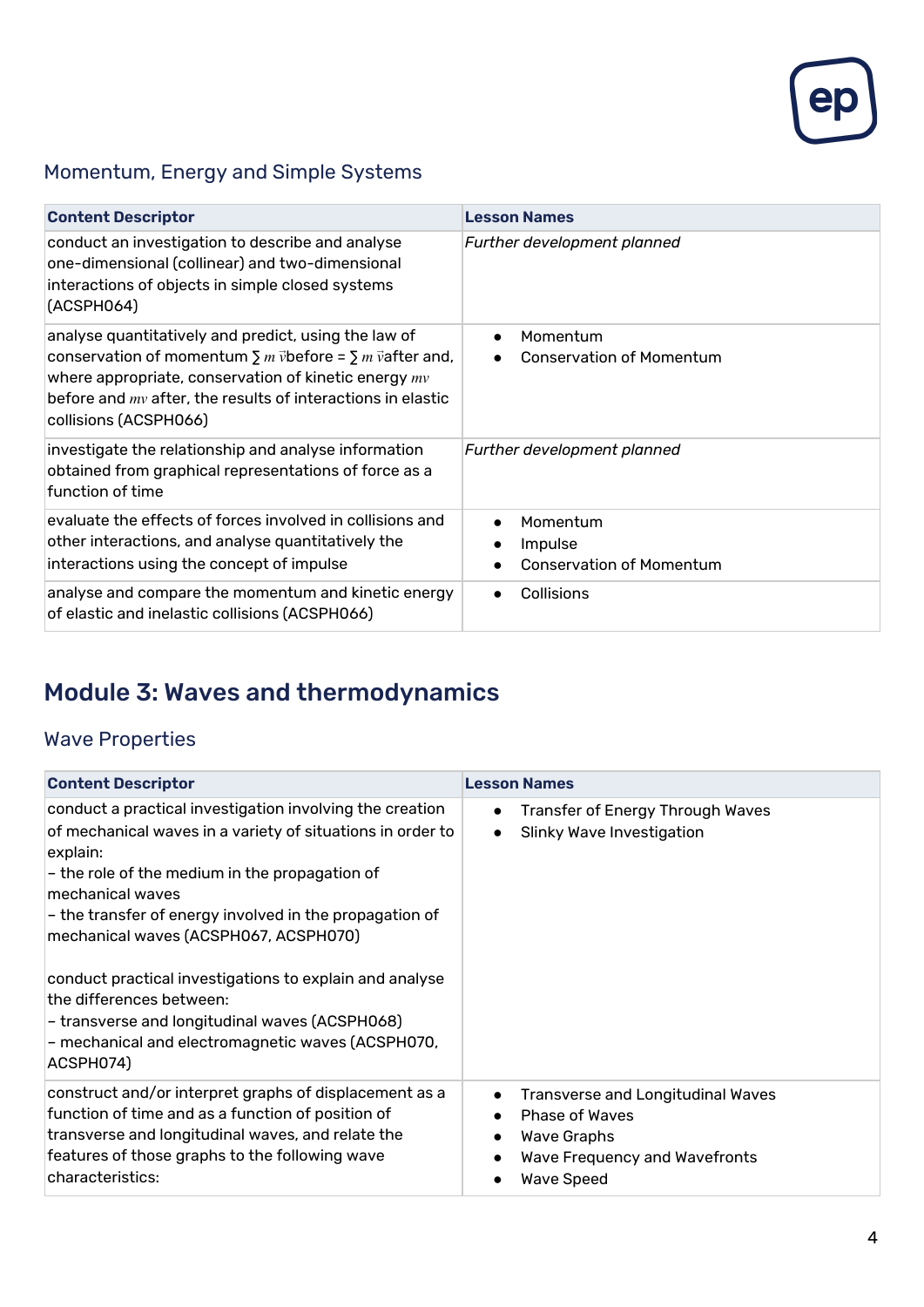

| - velocity<br>- frequency<br>- period<br>- wavelength<br>- displacement and amplitude (ACSPH069)                                                                                                                                                                                                                                                                                 | <b>Transfer of Energy Through Waves</b><br>$\bullet$<br>Key Terms and Definitions: Properties of Waves                                                                                                                                                     |
|----------------------------------------------------------------------------------------------------------------------------------------------------------------------------------------------------------------------------------------------------------------------------------------------------------------------------------------------------------------------------------|------------------------------------------------------------------------------------------------------------------------------------------------------------------------------------------------------------------------------------------------------------|
| solve problems and/or make predictions by modelling<br>and applying the following relationships to a variety of<br>situations<br>$- v = f \lambda$<br>$- f = 1/T$                                                                                                                                                                                                                | Wave Frequency and Wavefronts<br><b>Wave Speed</b>                                                                                                                                                                                                         |
| explain the behaviour of waves in a variety of situations<br>by investigating the phenomena of:<br>- reflection<br>- refraction<br>- diffraction<br>- wave superposition (ACSPH071, ACSPH072)                                                                                                                                                                                    | Diffraction Around a Barrier<br>$\bullet$<br>Huygens' Principle<br><b>Superposition Principle</b><br><b>Reflection and Refraction</b><br>Two Source Interference of Waves<br>Law of Reflection<br>Key Terms and Definitions: Diffraction &<br>Interference |
| conduct an investigation to distinguish between<br>progressive and standing waves (ACSPH072)<br>conduct an investigation to explore resonance in<br>mechanical systems and the relationships<br>between:<br>- driving frequency<br>- natural frequency of the oscillating system<br>- amplitude of motion<br>- transfer/transformation of energy within the system<br>(ACSPH073) | Further development planned                                                                                                                                                                                                                                |

#### Sound Waves

| <b>Content Descriptor</b>                                                                                                  | <b>Lesson Names</b>                      |
|----------------------------------------------------------------------------------------------------------------------------|------------------------------------------|
| conduct a practical investigation to relate the pitch and                                                                  | <b>Pitch and Loudness</b>                |
| loudness of a sound to its wave characteristics                                                                            | $\bullet$                                |
| model the behaviour of sound in air as a longitudinal                                                                      | Speed of Sound                           |
| wave                                                                                                                       | <b>Transverse and Longitudinal Waves</b> |
| relate the displacement of air molecules to variations in                                                                  | Sound Formation                          |
| pressure (ACSPH070)                                                                                                        | $\bullet$                                |
| investigate quantitatively the relationship between<br>distance and intensity of sound                                     | Further development planned              |
| conduct investigations to analyse the reflection,<br>diffraction, resonance and superposition of sound waves<br>(ACSPH071) |                                          |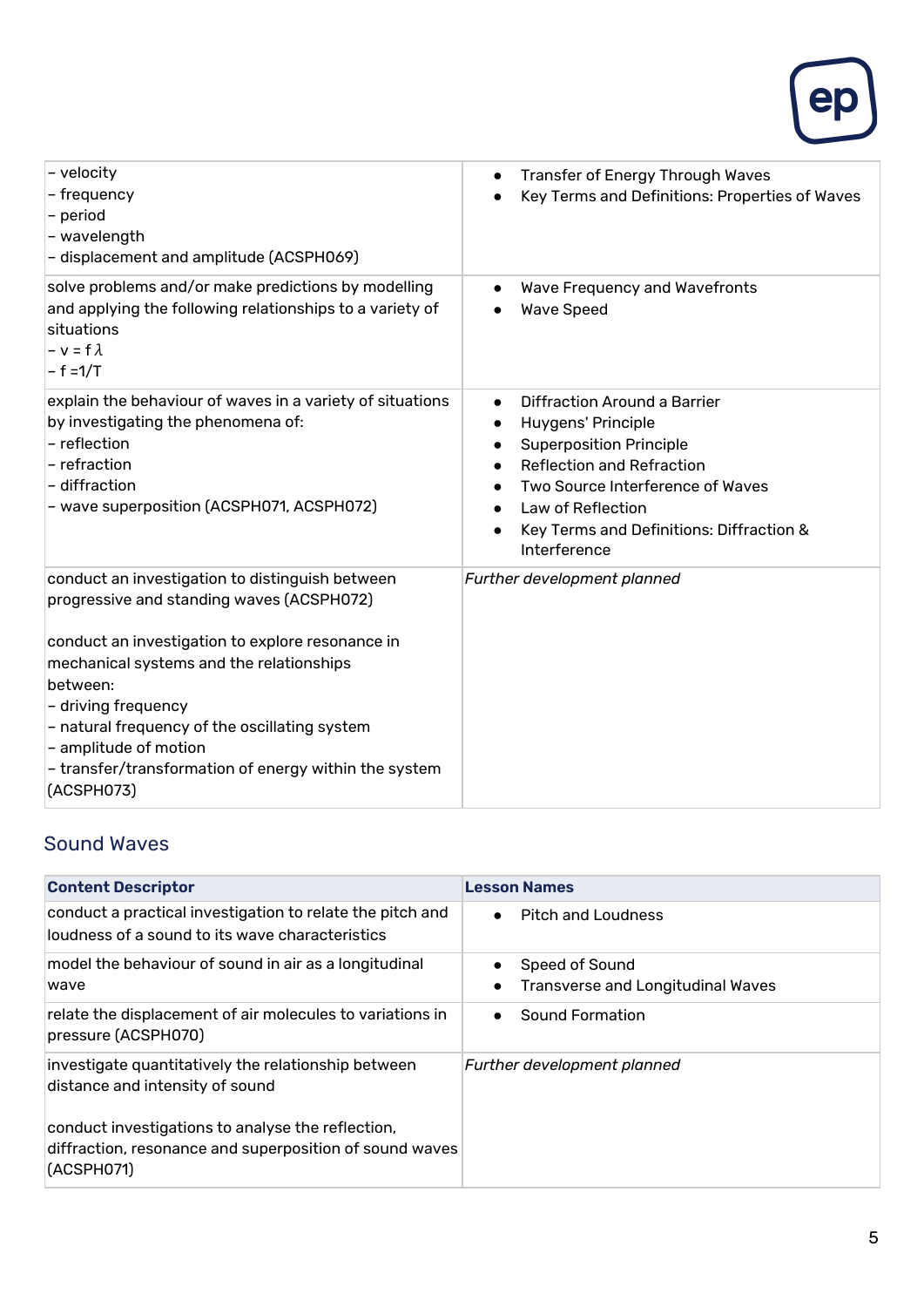

| investigate and model the behaviour of standing waves<br>on strings and/or in pipes to relate quantitatively the<br>fundamental and harmonic frequencies of the waves<br>that are produced to the physical characteristics e.g.<br>length, mass, tension, wave velocity) of the medium<br>(ACSPH072) | Speed of Sound<br><b>Properties of Waves</b><br>Transverse and Longitudinal Waves<br><b>Standing Waves in Pipes</b><br><b>Standing Waves in Strings</b> |
|------------------------------------------------------------------------------------------------------------------------------------------------------------------------------------------------------------------------------------------------------------------------------------------------------|---------------------------------------------------------------------------------------------------------------------------------------------------------|
| analyse qualitatively and quantitatively the relationships<br>of the wave nature of sound to explain:<br> - beats: <i>f</i> beat = $ f2 - f1 $<br>$\vert$ - the Doppler effect $f' =$<br>$f(vwave+vobserver)/(vwave-vource)$                                                                         | The Doppler Effect<br>$\bullet$                                                                                                                         |

## Ray Model of Light

| <b>Content Descriptor</b>                                                                                                                                              | <b>Lesson Names</b>                                                                                                                                                                                                                                                                                                                                                                                                                                                                                                                                                                                                                                                                                                                                                                                                                                                                                       |
|------------------------------------------------------------------------------------------------------------------------------------------------------------------------|-----------------------------------------------------------------------------------------------------------------------------------------------------------------------------------------------------------------------------------------------------------------------------------------------------------------------------------------------------------------------------------------------------------------------------------------------------------------------------------------------------------------------------------------------------------------------------------------------------------------------------------------------------------------------------------------------------------------------------------------------------------------------------------------------------------------------------------------------------------------------------------------------------------|
| conduct a practical investigation to analyse the<br>formation of images in mirrors and lenses via reflection<br>and refraction using the ray model of light (ACSPH075) | Introduction to the Ray Model<br>$\bullet$<br>The Electromagnetic Nature of Light<br>$\bullet$<br>Polarisation of Light<br>$\bullet$<br>Reflection at a Straight Boundary<br>$\bullet$<br>Intensity of Waves<br>$\bullet$<br>Refraction of Light<br>Introduction to Snell's Law<br><b>Total Internal Reflection</b><br>Young's Double Slit Experiment<br><b>Multi-slit Diffraction</b><br>Reflection of Light from a Concave Mirror - Real<br>$\bullet$<br>Images (Qualitative)<br>Reflection of Light from a Concave Mirror -<br>$\bullet$<br>Virtual Images (Qualitative)<br>Reflection of Light from a Convex Mirror<br>(Qualitative)<br>Refraction of Light Through a Convex Lens -<br>$\bullet$<br>Real Images (Qualitative)<br>Refraction of Light Through a Convex Lens -<br>$\bullet$<br>Virtual Images (Qualitative)<br>Refraction of Light Through a Concave Lens<br>$\bullet$<br>(Qualitative) |
| conduct investigations to examine qualitatively and<br>quantitatively the refraction and total internal reflection<br>of light (ACSPH075, ACSPH076)                    | Reflection at a Straight Boundary<br>$\bullet$<br>Refraction of Light<br>$\bullet$<br><b>Total Internal Reflection</b><br>$\bullet$                                                                                                                                                                                                                                                                                                                                                                                                                                                                                                                                                                                                                                                                                                                                                                       |
| predict quantitatively, using Snell's Law, the refraction<br>and total internal reflection of light in a variety of<br>situations                                      | <b>Refraction of Light</b><br>$\bullet$<br>Introduction to Snell's Law<br>$\bullet$<br><b>Total Internal Reflection</b><br>$\bullet$                                                                                                                                                                                                                                                                                                                                                                                                                                                                                                                                                                                                                                                                                                                                                                      |
| conduct a practical investigation to demonstrate and<br>explain the phenomenon of the dispersion of light                                                              | Refraction of Light<br>$\bullet$<br>Polarisation of Light<br>$\bullet$                                                                                                                                                                                                                                                                                                                                                                                                                                                                                                                                                                                                                                                                                                                                                                                                                                    |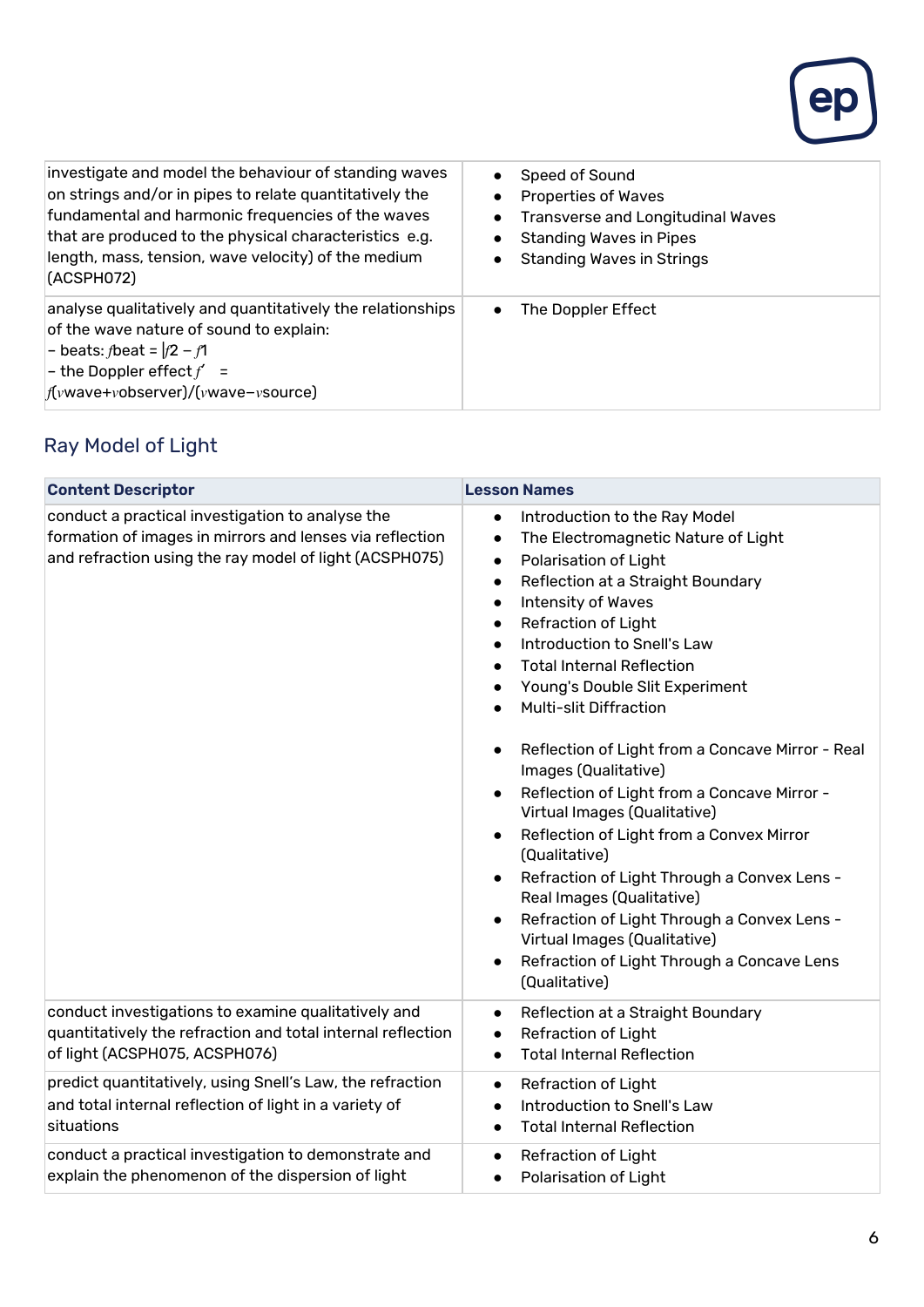

| conduct an investigation to demonstrate the<br>relationship between inverse square law, the intensity of<br>light and the transfer of energy (ACSPH077)                                                                                                                                                                                             | Intensity of Waves<br>$\bullet$                   |
|-----------------------------------------------------------------------------------------------------------------------------------------------------------------------------------------------------------------------------------------------------------------------------------------------------------------------------------------------------|---------------------------------------------------|
| solve problems or make quantitative predictions in a<br>variety of situations by applying the following<br>relationships to:<br>- for the refractive index of medium x, $vx$ is the speed of<br>light in the medium<br>$- n1 \sin \theta 1 = n2 \sin \theta 2$ (Snell's Law)<br>$-$ to compare the intensity of light at two points, $r1$ and<br>r2 | Introduction to Snell's Law<br>Intensity of Waves |

## **Thermodynamics**

| <b>Content Descriptor</b>                                                                                                                                                                                                                                                           | <b>Lesson Names</b>                                                                                                                                |
|-------------------------------------------------------------------------------------------------------------------------------------------------------------------------------------------------------------------------------------------------------------------------------------|----------------------------------------------------------------------------------------------------------------------------------------------------|
| explain the relationship between the temperature of an<br>object and the kinetic energy of the particles within it<br>(ACSPH018)                                                                                                                                                    | Temperature<br><b>Phase Changes</b>                                                                                                                |
| explain the concept of thermal equilibrium (ACSPH022)                                                                                                                                                                                                                               | <b>Thermal Equilibrium</b><br>$\bullet$<br><b>Heat Transfer</b>                                                                                    |
| analyse the relationship between the change in<br>temperature of an object and its specific heat capacity<br>through the equation $Q = mc \Delta T$ (ACSPH020)                                                                                                                      | <b>Heat Transfer</b><br>$\bullet$<br>First Law of Thermodynamics<br><b>Specific Heat Capacity</b><br>$\bullet$<br><b>Specific Latent Heat</b><br>٠ |
| investigate energy transfer by the process of:<br>- conduction<br>$-$ convection<br>- radiation (ACSPH016)                                                                                                                                                                          | <b>Heat Exchange Systems</b><br>$\bullet$<br>Conduction<br>Convection<br>Radiation<br><b>Energy Efficiency</b>                                     |
| conduct an investigation to analyse qualitatively and<br>quantitatively the latent heat involved in a change of<br>state                                                                                                                                                            | <b>Specific Latent Heat</b>                                                                                                                        |
| model and predict quantitatively energy transfer from<br>hot objects by the process of thermal conductivity                                                                                                                                                                         | Conduction<br>$\bullet$<br>Convection<br>Radiation                                                                                                 |
| apply the following relationships to solve problems and<br>make quantitative predictions in a variety of situations:<br>$-Q = mc \Delta T$ , where c is the specific heat capacity of a<br>substance<br>$-Q/t = kA\Delta/Td$ , where k is the thermal conductivity of a<br>material | <b>Specific Heat Capacity</b><br>$\bullet$<br>Conduction                                                                                           |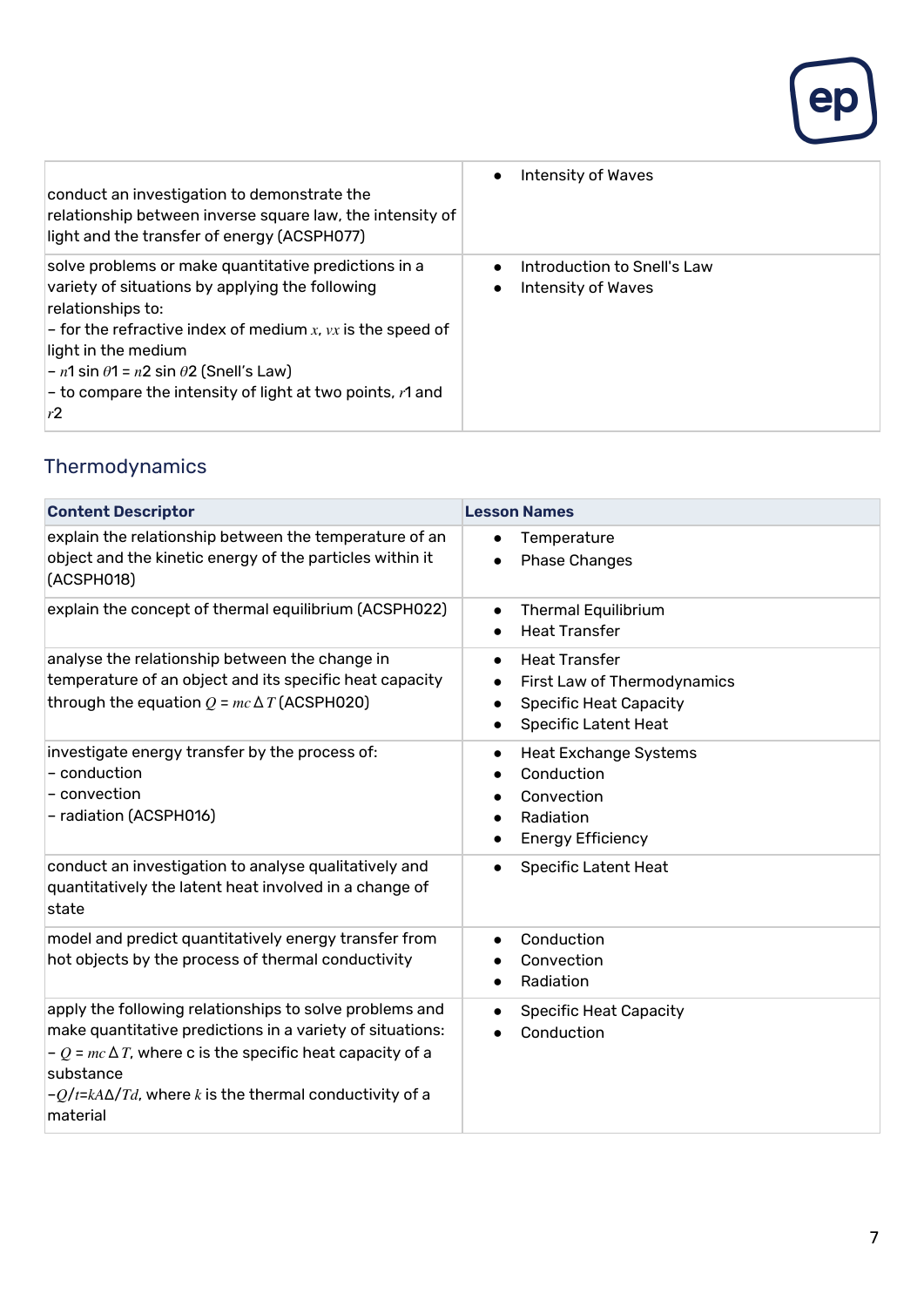

## Module 4: Electricity and magnetism

#### **Electrostatics**

| <b>Content Descriptor</b>                                                                                                                                                                                                                                                                                                                                        | <b>Lesson Names</b>                                                                                                                  |
|------------------------------------------------------------------------------------------------------------------------------------------------------------------------------------------------------------------------------------------------------------------------------------------------------------------------------------------------------------------|--------------------------------------------------------------------------------------------------------------------------------------|
| conduct investigations to describe and analyse<br>qualitatively and quantitatively:<br>- processes by which objects become electrically<br>charged (ACSPH002)<br>- the forces produced by other objects as a result of<br>their interactions with charged object s(ACSPH103)<br>- variables that affect electrostatic forces between<br>those objects (ACSPH103) | <b>Electricity and Charge</b><br>$\bullet$                                                                                           |
| using the electric field lines representation, model<br>qualitatively the direction and strength of electric fields<br>produced by:<br>- simple point charges<br>- pairs of charges<br>- dipoles<br>- parallel charged plates                                                                                                                                    | Electric Fields due to Point Charges<br>$\bullet$<br><b>Uniform Electric Fields</b><br>Coulomb's Law for Two Charges                 |
| apply the electric field model to account for and<br>quantitatively analyse interactions between charged<br>objects using:<br>$-F = qE$ (ACSPH103, ACSPH104)<br>$-E = V/d$<br>$-F = 1/(4\pi\epsilon_0) (q \cdot 1q \cdot 2)/r2(ACSPH102)$                                                                                                                        | Coulomb's Law and Electric Field Strength<br>$\bullet$<br>Electric Fields due to Point Charges<br>٠<br>Coulomb's Law for Two Charges |
| analyse the effects of a moving charge in an electric<br>field, in order to relate potential energy, work and<br>equipotential lines, by applying: (ACSPH105)<br>$-V = \Delta U/q$ , where U is potential energy and q is the<br>charge                                                                                                                          | <b>Electrical Potential Energy and Work</b><br>$\bullet$<br><b>Potential Difference</b>                                              |

#### Electric Circuits

| <b>Content Descriptor</b>                                                                                                         | <b>Lesson Names</b>                                                                                                                                                                                                                                                                                                                                        |
|-----------------------------------------------------------------------------------------------------------------------------------|------------------------------------------------------------------------------------------------------------------------------------------------------------------------------------------------------------------------------------------------------------------------------------------------------------------------------------------------------------|
| investigate the flow of electric current in metals and<br>apply models to represent current, including:<br>$- I = q/t (ACSPH038)$ | <b>Circuit Properties</b><br>$\bullet$<br><b>Electricity and Charge</b><br>$\bullet$<br><b>Conductors and Insulators</b><br>$\bullet$<br>Potential<br>$\bullet$<br>Current<br>$\bullet$<br>Resistance<br>$\bullet$<br>Power<br>$\bullet$<br>Circuits<br>$\bullet$<br><b>Circuit Analysis</b><br>$\bullet$<br><b>Designing Simple Circuits</b><br>$\bullet$ |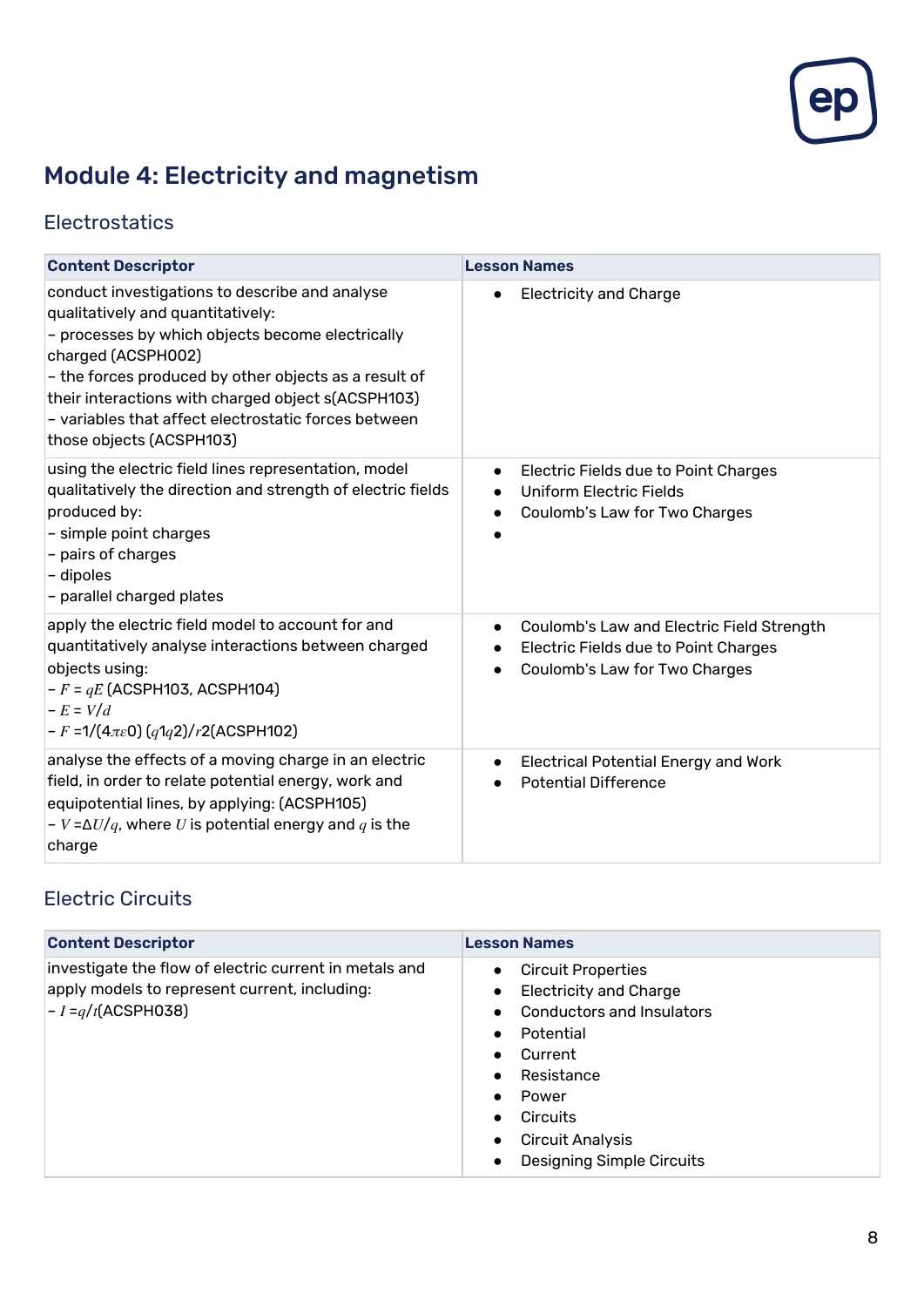

|                                                                                                                                                                                                                                                                                                                                                                                                                                                                                                                                                                                                                                      | <b>Complex Circuits</b><br>$\bullet$                                                                                                                                                                                                                            |
|--------------------------------------------------------------------------------------------------------------------------------------------------------------------------------------------------------------------------------------------------------------------------------------------------------------------------------------------------------------------------------------------------------------------------------------------------------------------------------------------------------------------------------------------------------------------------------------------------------------------------------------|-----------------------------------------------------------------------------------------------------------------------------------------------------------------------------------------------------------------------------------------------------------------|
| investigate quantitatively the current-voltage<br>relationships in ohmic and non-ohmic resistors to<br>explore the usefulness and limitations of Ohm's Law<br>using:<br>$-W = qV$<br>$-V = IR$ (ACSPH003, ACSPH041, ACSPH043)<br>investigate quantitatively and analyse the rate of<br>conversion of electrical energy in components of<br>electric circuits, including the production of heat and<br>light, by applying $P = VI$ and $E = Pt$ and variations that<br>involve Ohm's Law (ACSPH042)                                                                                                                                   | Current<br>$\bullet$<br>Resistance<br>Ohm's Law                                                                                                                                                                                                                 |
| investigate qualitatively and quantitatively series and<br>parallel circuits to relate the flow of current through the<br>individual components, the potential differences across<br>those components and the rate of energy conversion<br>by the components to the laws of conservation of<br>charge and energy, by deriving the following<br>relationships: (ACSPH038, ACSPH039, ACSPH044)<br>$- \Sigma I = 0$ (Kirchhoff's current law - conservation of<br>charge)<br>$\sim \Sigma V$ = 0 (Kirchhoff's voltage law – conservation of<br>energy)<br>$-R$ Series = $R$ 1 + $R$ 2+ + $R$ n<br>$-1/R$ Parallel = $1/R$ 1+1/R2+ +1/Rn | Ohm's Law<br>$\bullet$<br>Power<br>$\bullet$<br>Kirchhoff's Current Law<br>$\bullet$<br>Kirchhoff's Voltage Law<br>$\bullet$<br><b>Parallel Circuits and Total Resistance</b><br>$\bullet$<br><b>Total Circuit Properties of Parallel Circuits</b><br>$\bullet$ |
| investigate quantitatively the application of the law of<br>conservation of energy to the heating effects of electric<br>currents, including the application of $P = VI$ and<br>variations of this involving Ohm's Law (ACSPH043)                                                                                                                                                                                                                                                                                                                                                                                                    | Further development planned                                                                                                                                                                                                                                     |

## Magnetism

| <b>Content Descriptor</b>                                                                                                                                                                                                                                                | <b>Lesson Names</b>                                                                                                                                                    |
|--------------------------------------------------------------------------------------------------------------------------------------------------------------------------------------------------------------------------------------------------------------------------|------------------------------------------------------------------------------------------------------------------------------------------------------------------------|
| investigate and describe qualitatively the force<br>produced between magnetised and magnetic materials<br>in the context of ferromagnetic materials (ACSPH079)                                                                                                           | Magnetism<br>$\bullet$                                                                                                                                                 |
| use magnetic field lines to model qualitatively the<br>direction and strength of magnetic fields produced by<br>magnets, current-carrying wires and solenoids and<br>relate these fields to their effect on magnetic materials<br>that are placed within them (ACSPH083) | <b>Magnetic Fields</b><br><b>Permanent Magnetic Fields</b><br>$\bullet$<br>Magnetic Fields due to Conductors<br>Magnetic Field of a Current-Carrying Wire<br>$\bullet$ |
| conduct investigations into and describe quantitatively<br>the magnetic fields produced by wires and solenoids,<br>including: (ACSPH106, ACSPH107)                                                                                                                       | Magnetic Field of a Current-Carrying Wire<br>$\bullet$<br>Solenoids<br>Magnetism                                                                                       |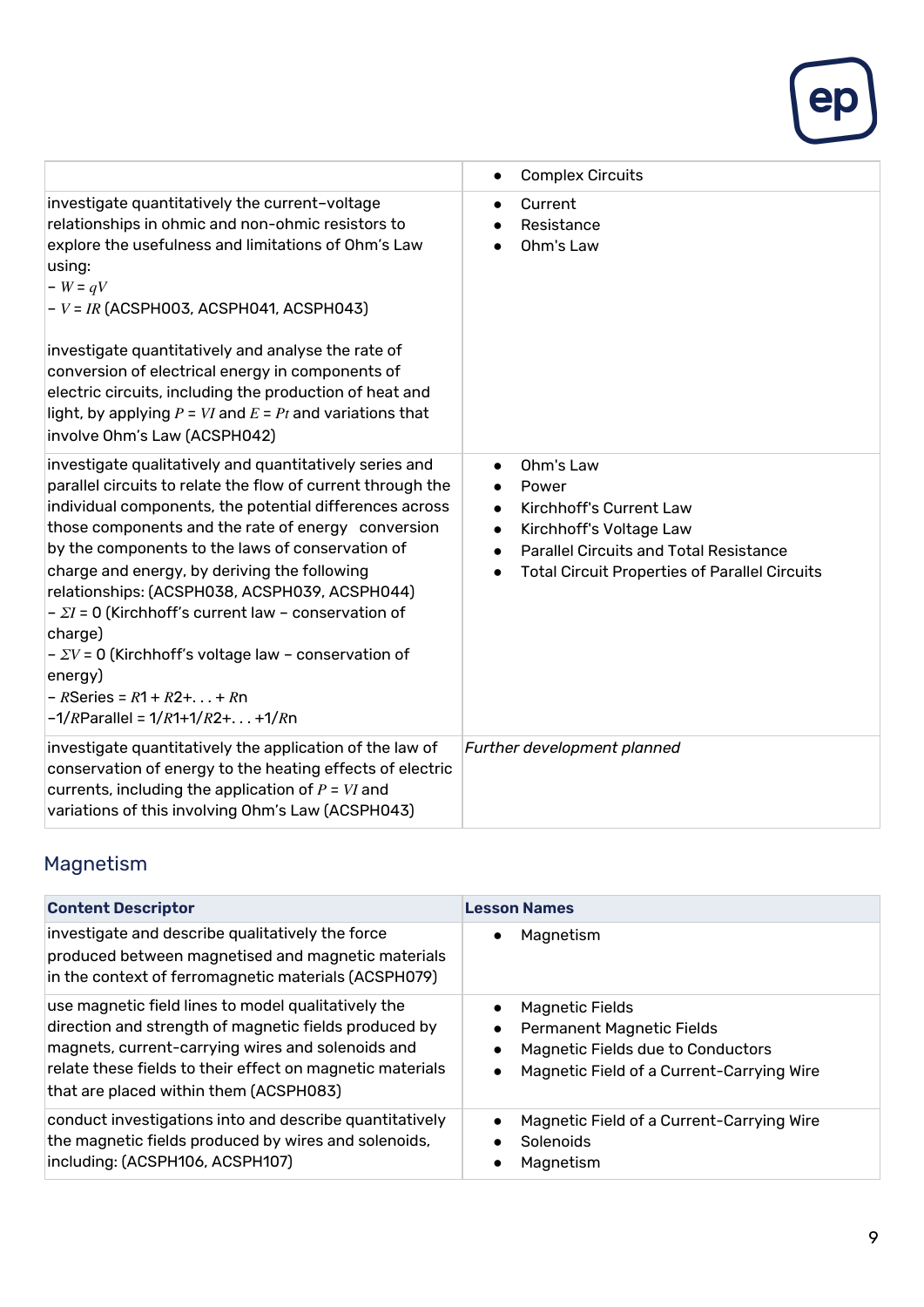

| $ -B = \mu 0 I / 2 \pi r$                            | <b>Magnetic Fields</b>             |
|------------------------------------------------------|------------------------------------|
| $-B = \mu$ ONI                                       | $\bullet$                          |
| investigate and explain the process by which         | <b>Examples of Magnetic Fields</b> |
| ferromagnetic materials become magnetised            | $\bullet$                          |
| (ACSPH083)                                           | <b>Permanent Magnetic Fields</b>   |
| apply models to represent qualitatively and describe | $\bullet$                          |
| quantitatively the features of magnetic fields       |                                    |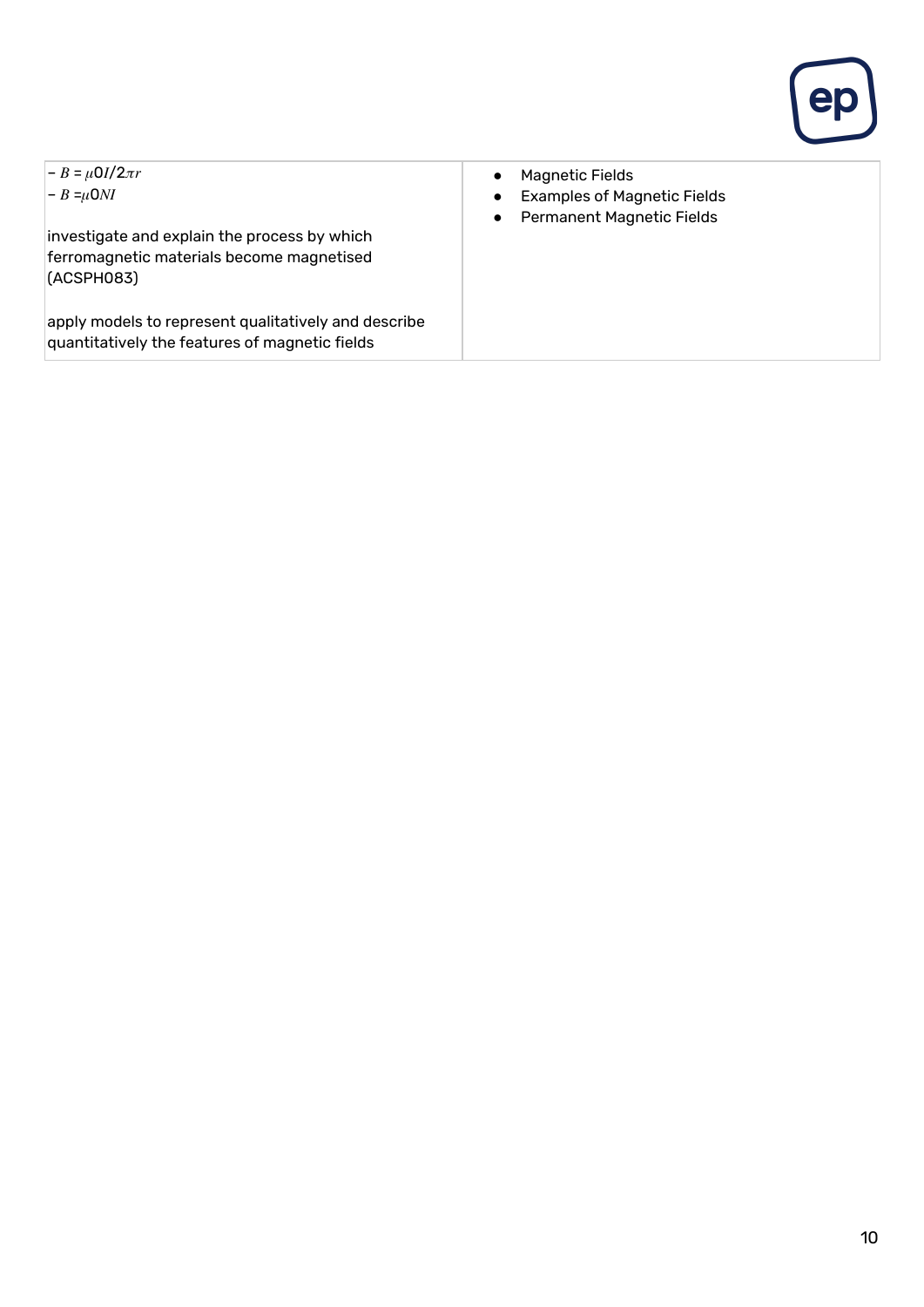

## **Senior Physics:** Year 12

## Module 5: Advanced mechanics

#### Projectile Motion

| <b>Content Descriptor</b>                                                                                                                                                                                                                                                                                  | <b>Lesson Names</b>                                                           |
|------------------------------------------------------------------------------------------------------------------------------------------------------------------------------------------------------------------------------------------------------------------------------------------------------------|-------------------------------------------------------------------------------|
| analyse the motion of projectiles by resolving the motion<br>into horizontal and vertical components,<br>making the following assumptions:<br>- a constant vertical acceleration due to gravity<br>l- zero air resistance                                                                                  | <b>Projectile Motion</b><br>$\bullet$<br><b>Projectile Calculations</b>       |
| apply the modelling of projectile motion to quantitatively<br>derive the relationships between the following variables:<br>- initial velocity<br>- launch angle<br>- maximum height<br>- time of flight<br>- final velocity<br>- launch height<br>- horizontal range of the projectile (ACSPH099)          | Projectile Motion<br>$\bullet$<br><b>Projectile Calculations</b><br>$\bullet$ |
| conduct a practical investigation to collect primary data<br>in order to validate the relationships derived above.<br>solve problems, create models and make quantitative<br>predictions by applying the equations of motion<br>relationships for uniformly accelerated and constant<br>rectilinear motion | Further development planned                                                   |

#### Circular Motion

| <b>Content Descriptor</b>                                                                                                                                                                                               | <b>Lesson Names</b>                                                                                                                                                  |
|-------------------------------------------------------------------------------------------------------------------------------------------------------------------------------------------------------------------------|----------------------------------------------------------------------------------------------------------------------------------------------------------------------|
| conduct investigations to explain and evaluate, for<br>objects executing uniform circular motion, the<br>relationships that exist between:<br> – centripetal force<br>– mass<br>$\mathbin{{\mid}}$ – speed<br>l- radius | <b>Circular Motion</b><br>$\bullet$<br>Uniform Circular Motion<br>$\bullet$<br><b>Vertical Circular Motion</b><br>$\bullet$<br><b>Centripetal Force</b><br>$\bullet$ |
| analyse the forces acting on an object executing<br>uniform circular motion in a variety of situations, for<br>example:<br>- cars moving around horizontal circular bends                                               | <b>Centripetal Force</b><br><b>Circular Motion on Banked Curves</b><br>$\bullet$                                                                                     |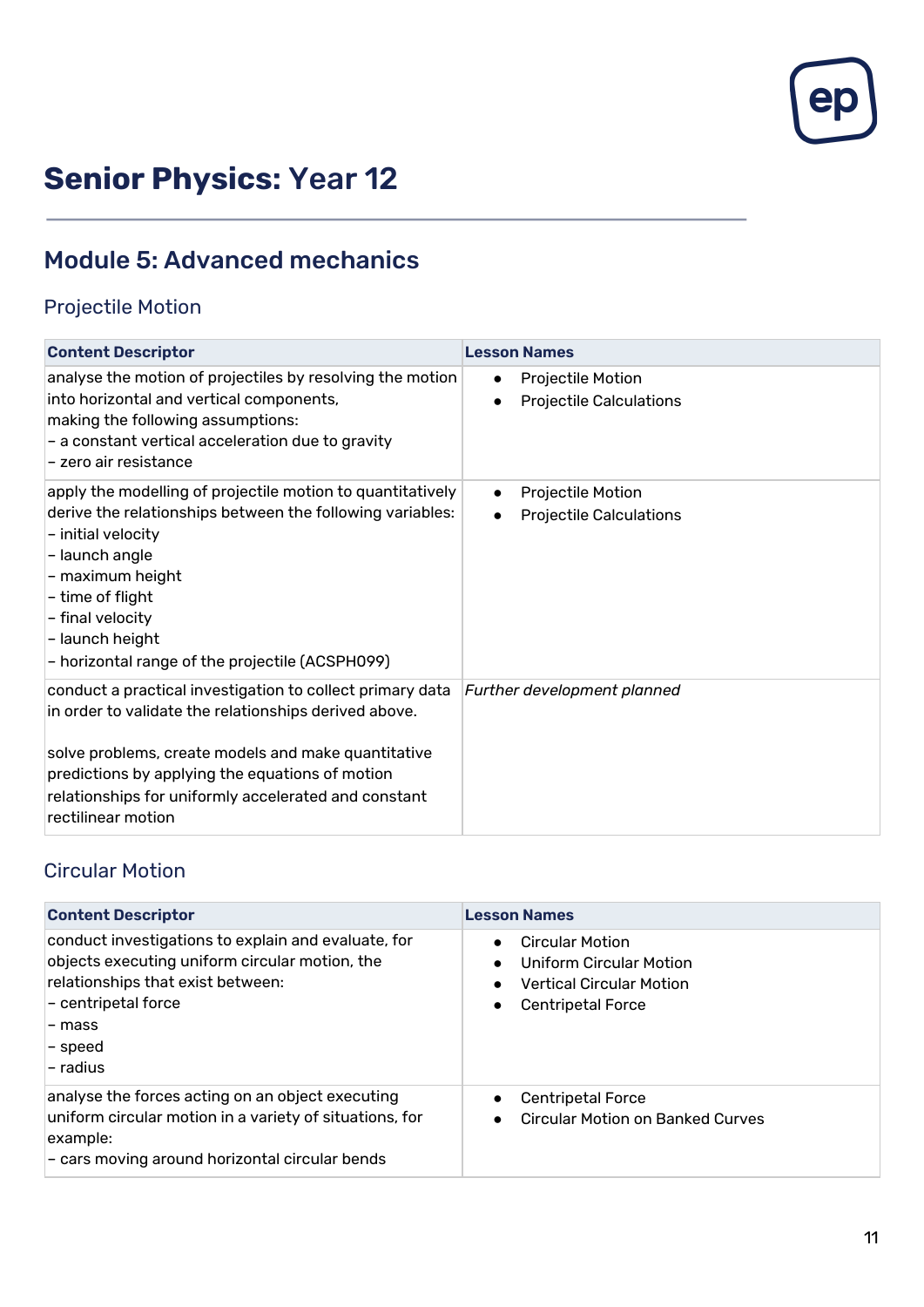

| $-$ a mass on a string<br>- objects on banked tracks (ACSPH100)                                                                                                                                                                                                   |                                                                      |
|-------------------------------------------------------------------------------------------------------------------------------------------------------------------------------------------------------------------------------------------------------------------|----------------------------------------------------------------------|
| solve problems, model and make quantitative<br>predictions about objects executing uniform circular<br>motion in a variety of situations, using the following<br>relationships:<br>$-a c = v^2/r$<br>$-v = 2\pi r/T$<br>$-Fc = mv2/r$<br>$-\omega = \Delta\theta$ | Uniform Circular Motion                                              |
| investigate the relationship between the total energy<br>and work done on an object executing uniform circular<br>motion                                                                                                                                          | Uniform Circular Motion<br>$\bullet$                                 |
| investigate the relationship between the rotation of<br>mechanical systems and the applied torque<br>$- \tau = r \bot F = rF \sin$                                                                                                                                | Torque from Force at an Angle<br>Torque<br>Net Torque<br>Equilibrium |

#### Motion in Gravitational Fields

| <b>Content Descriptor</b>                                                                                                                                                                                                                                                                                                                                                                                                     | <b>Lesson Names</b>                                                                                         |
|-------------------------------------------------------------------------------------------------------------------------------------------------------------------------------------------------------------------------------------------------------------------------------------------------------------------------------------------------------------------------------------------------------------------------------|-------------------------------------------------------------------------------------------------------------|
| apply qualitatively and quantitatively Newton's Law of<br>Universal Gravitation to:<br>- determine the force of gravity between two objects $F$<br>$=\frac{GMm}{r^2}$<br>- investigate the factors that affect the gravitational<br>field strength $g = GM/r2$<br>- predict the gravitational field strength at any point in a<br>gravitational field, including at the surface of a planet<br>(ACSPH094, ACSPH095, ACSPH097) | Motion under Gravity<br>$\bullet$<br><b>Free Fall</b><br>$\bullet$<br>Newton's Law of Universal Gravitation |
| investigate the orbital motion of planets and artificial<br>satellites when applying the relationships between the<br>following quantities:<br>- gravitational force<br>- centripetal force<br>- centripetal acceleration<br>- mass<br>- orbital radius<br>- orbital velocity<br>- orbital period                                                                                                                             | <b>Planetary Motion</b><br>$\bullet$<br><b>Satellites</b><br>$\bullet$<br><b>Satellite Motion</b>           |
| predict quantitatively the orbital properties of planets<br>and satellites in a variety of situations, including near<br>the Earth and geostationary orbits, and relate these to<br>their uses (ACSPH101)                                                                                                                                                                                                                     | <b>Planetary Motion</b><br>$\bullet$<br><b>Satellites</b><br><b>Satellite Motion</b>                        |
| investigate the relationship of Kepler's Laws of                                                                                                                                                                                                                                                                                                                                                                              | <b>Planetary Motion</b><br>$\bullet$                                                                        |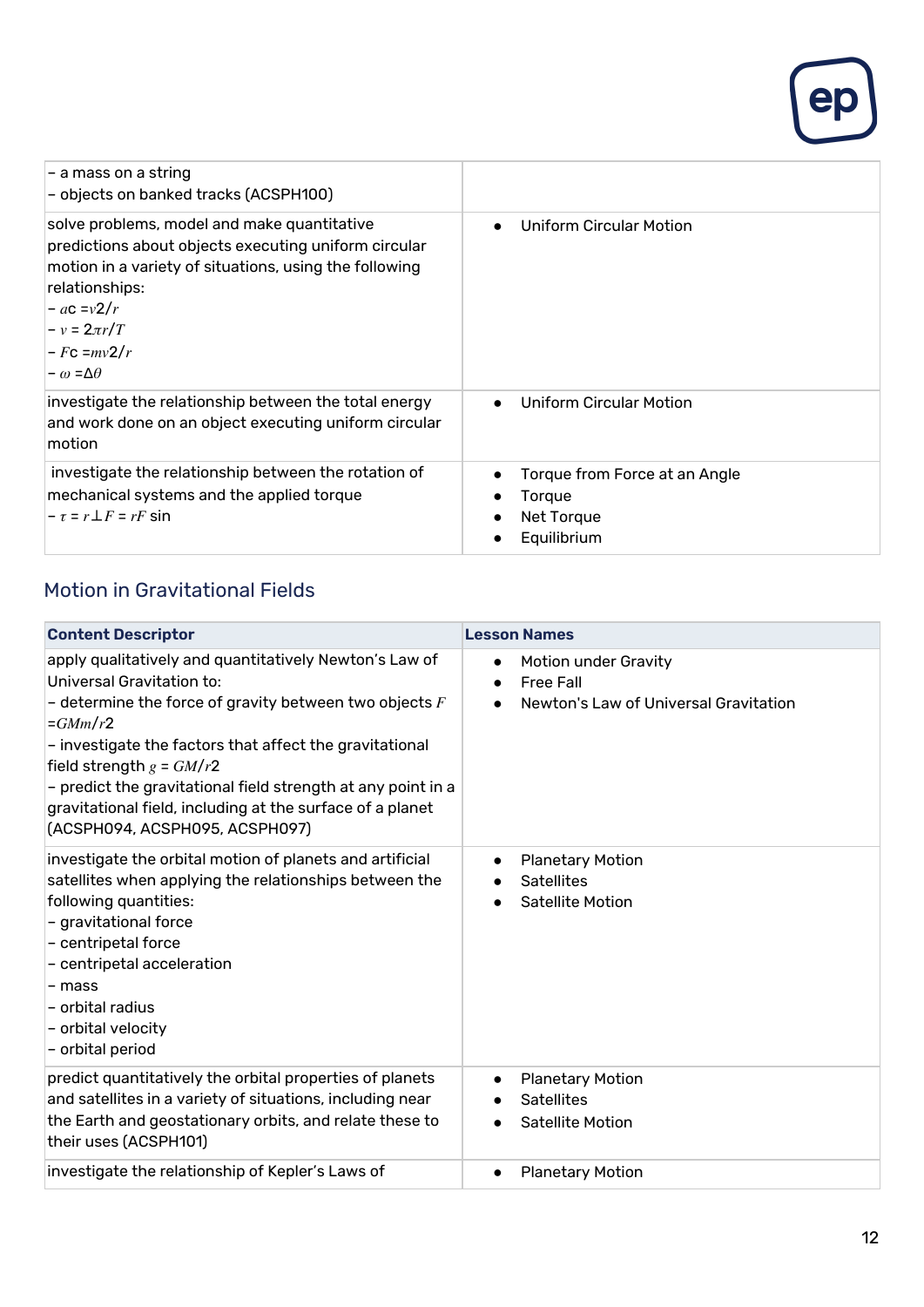

| Planetary Motion to the forces acting on, and the total<br>energy of, planets in circular and non-circular orbits<br>using: (ACSPH101)<br>$-v = 2\pi r/T$<br>$ -r3/T2 = GM/4\pi2$                                                                                                                                                                                                                                                                                                                                                                                                                  | Kepler's Laws of Planetary Motion<br>$\bullet$                                         |
|----------------------------------------------------------------------------------------------------------------------------------------------------------------------------------------------------------------------------------------------------------------------------------------------------------------------------------------------------------------------------------------------------------------------------------------------------------------------------------------------------------------------------------------------------------------------------------------------------|----------------------------------------------------------------------------------------|
| derive quantitatively and apply the concepts of<br>gravitational force and gravitational potential energy in<br>radial gravitational fields to a variety of situations,<br>including but not limited to:<br>- the concept of escape velocity vesc = $\sqrt{2GM/r}$<br>$\mathsf{\sim}\mathsf{\sim}$ - total potential energy of a planet or satellite in its orbit<br>$U = -GMm/r$<br>- total energy of a planet or satellite in its orbit $U + K = -$<br>GMm/2r<br>- energy changes that occur when satellites move<br>between orbits (ACSPH096)<br>- Kepler's Laws of Planetary Motion (ACSPH101) | <b>Satellite Motion</b><br>$\bullet$<br>Kepler's Laws of Planetary Motion<br>$\bullet$ |

## Module 6: Electromagnetism

#### Charged Particles, Conductors and Electric and Magnetic Fields

| <b>Content Descriptor</b>                                                                                                                                                                                                                                                                                                                                                               | <b>Lesson Names</b>                                         |
|-----------------------------------------------------------------------------------------------------------------------------------------------------------------------------------------------------------------------------------------------------------------------------------------------------------------------------------------------------------------------------------------|-------------------------------------------------------------|
| investigate and quantitatively derive and analyse the<br>interaction between charged particles and uniform<br>electric fields, including: (ACSPH083)<br>- electric field between parallel charged plates $E = V/d$<br>- acceleration of charged particles by the electric field<br>Fnet = $m\vec{a}$ , F = $q\vec{E}$<br>- work done on the charge $W = qV$ , $W = qEd$ , $K = 1/2mv^2$ | Force on a Particle<br>$\bullet$<br>Uniform Electric Fields |
| model qualitatively and quantitatively the trajectories of<br>charged particles in electric fields and compare them<br>with the trajectories of projectiles in a gravitational field                                                                                                                                                                                                    | Motion of Charges in a Magnetic Field<br>$\bullet$          |
| analyse the interaction between charged particles and<br>uniform magnetic fields, including: (ACSPH083)<br>- acceleration, perpendicular to the field, of charged<br>particles<br>- the force on the charge $F = qv \perp B = qvB\sin$                                                                                                                                                  | Force on a Particle<br>Magnetic Force on a Charged Particle |
| compare the interaction of charged particles moving in<br>magnetic fields to:<br>- the interaction of charged particles with electric fields<br>- other examples of uniform circular motion (ACSPH108)                                                                                                                                                                                  | Magnetic Force on a Charged Particle<br>$\bullet$           |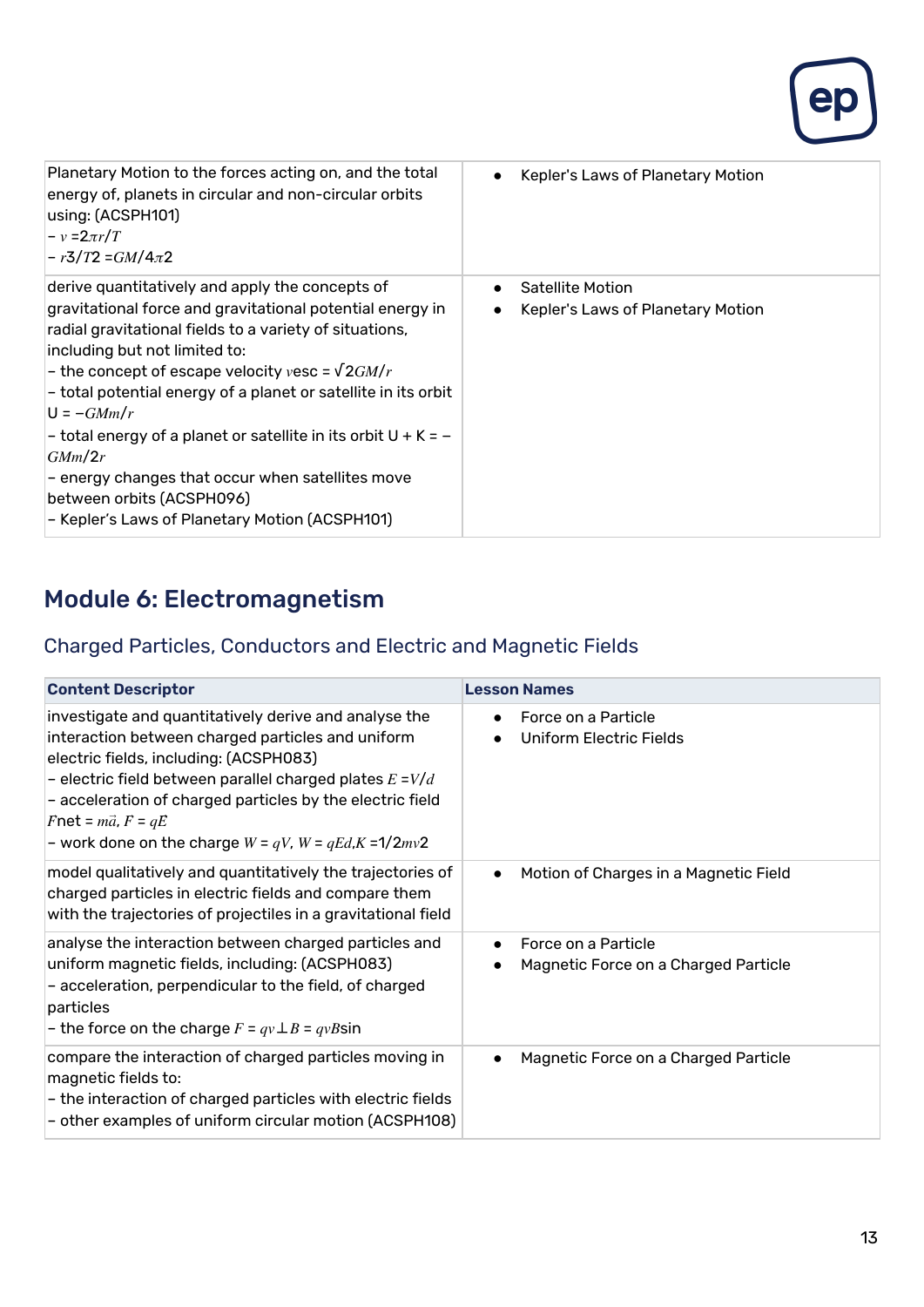

#### The Motor Effect

| <b>Content Descriptor</b>                                                                                                                                                                                                                                                                                                                                                                                                                       | <b>Lesson Names</b>                     |
|-------------------------------------------------------------------------------------------------------------------------------------------------------------------------------------------------------------------------------------------------------------------------------------------------------------------------------------------------------------------------------------------------------------------------------------------------|-----------------------------------------|
| investigate qualitatively and quantitatively the<br>interaction between a current-carrying conductor and a<br>uniform magnetic field $F = lI \perp B = lIB\sin\theta$ to establish:<br>(ACSPH080, ACSPH081)<br>- conditions under which the maximum force is<br>produced<br>- the relationship between the directions of the force,<br>magnetic field strength and current<br>- conditions under which no force is produced on the<br>conductor | Motors<br>$\bullet$<br>The Motor Effect |
| conduct a quantitative investigation to demonstrate the<br>interaction between two parallel current carrying wires<br>analyse the interaction between two parallel<br>current-carrying wires $F/l = \mu 0/2\pi I/12/r$ and determine<br>the relationship between the International System of<br>Units (SI) definition of an ampere and Newton's Third<br>Law of Motion (ACSPH081, ACSPH106)                                                     | Further development planned             |

## Electromagnetic Induction

| <b>Content Descriptor</b>                                                                                                                                                                                                                                                                                                                                                                                                                                                                                                                                                                   | <b>Lesson Names</b>                                             |
|---------------------------------------------------------------------------------------------------------------------------------------------------------------------------------------------------------------------------------------------------------------------------------------------------------------------------------------------------------------------------------------------------------------------------------------------------------------------------------------------------------------------------------------------------------------------------------------------|-----------------------------------------------------------------|
| describe how magnetic flux can change, with reference<br>to the relationship $\Phi = B \parallel A = BA \cos \theta$ (ACSPH083,<br>ACSPH107, ACSPH109)                                                                                                                                                                                                                                                                                                                                                                                                                                      | Magnetic Flux<br>$\bullet$<br>Faraday's Law<br>$\bullet$        |
| analyse qualitatively and quantitatively, with reference<br>to energy transfers and transformations, examples of<br>Faraday's Law and Lenz's Law $\varepsilon = -N\Delta\Phi/\Delta t$ , including<br>but not limited to: (ACSPH081, ACSPH110)<br>- the generation of an electromotive force (emf) and<br>evidence for Lenz's Law produced by the relative<br>movement between a magnet, straight conductors,<br>metal plates and solenoids<br>- the generation of an emf produced by the relative<br>movement or changes in current in one solenoid in the<br>vicinity of another solenoid | Faraday's Law<br>$\bullet$<br>Lenz's Law<br><b>Transformers</b> |
| analyse quantitatively the operation of ideal<br>transformers through the application of: (ACSPH110)<br>$-Vp/Vs=Np/Ns$<br>$-VpIp = VsIs$<br>evaluate qualitatively the limitations of the ideal<br>transformer model and the strategies used to                                                                                                                                                                                                                                                                                                                                             | <b>Transformers</b>                                             |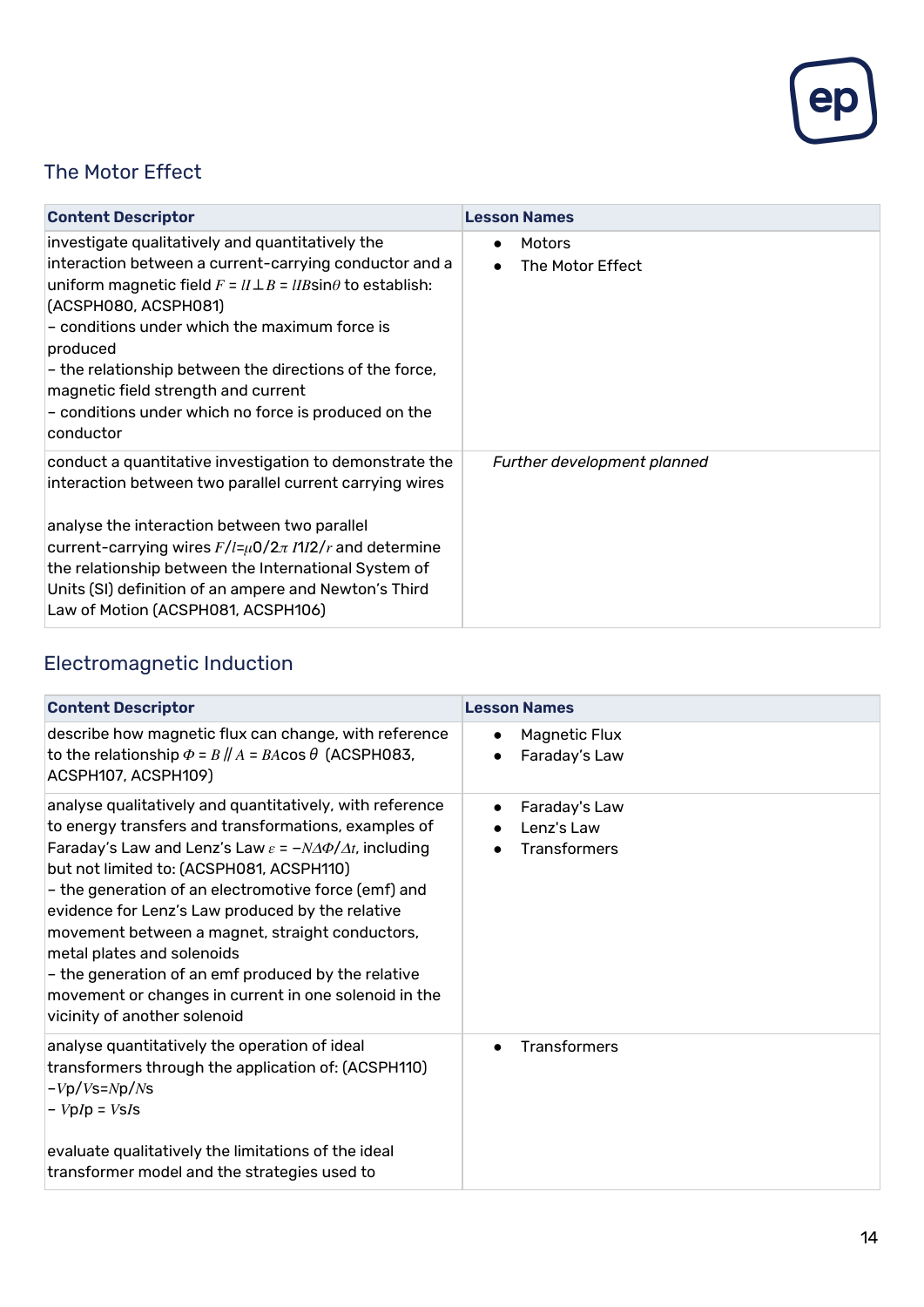| improve transformer efficiency, including but not limited |
|-----------------------------------------------------------|
| lto:                                                      |
| $\vert$ – incomplete flux linkage                         |
| - resistive heat production and eddy currents             |
|                                                           |
| analyse applications of step-up and step-down             |
| transformers, including but not limited to:               |
| $\vert$ - the distribution of energy using high-voltage   |
| transmission lines                                        |

## Applications of the Motor Effect

| <b>Content Descriptor</b>                                                                                                                                                                                                                                                                              | <b>Lesson Names</b>                                                                          |
|--------------------------------------------------------------------------------------------------------------------------------------------------------------------------------------------------------------------------------------------------------------------------------------------------------|----------------------------------------------------------------------------------------------|
| investigate the operation of a simple DC motor to<br>analyse:<br>- the functions of its components<br>- production of a torque $\tau = nIA \perp B = nIAB\sin\theta$<br>- effects of back emf (ACSPH108)<br>analyse the operation of simple DC and AC generators<br>and AC induction motors (ACSPH110) | <b>Behaviour of Inductors</b><br>$\bullet$<br>Electric Motors<br>$\bullet$                   |
| relate Lenz's Law to the law of conservation of energy<br>and apply the law of conservation of energy to:<br>– DC motors and<br>$\left\vert -\right.$ magnetic braking                                                                                                                                 | <b>Electric Motors</b><br>Lenz's Law<br>$\bullet$<br><b>Alternating Current</b><br>$\bullet$ |

## Module 7: The nature of light

#### Electromagnetic Spectrum

| <b>Content Descriptor</b>                                                                                                                                                                                                   | <b>Lesson Names</b>                                                                                        |
|-----------------------------------------------------------------------------------------------------------------------------------------------------------------------------------------------------------------------------|------------------------------------------------------------------------------------------------------------|
| investigate Maxwell's contribution to the classical theory<br>of electromagnetism, including:<br>- unification of electricity and magnetism<br>- prediction of electromagnetic waves<br>- prediction of velocity (ACSPH113) | The Electromagnetic Nature of Light<br>$\bullet$<br>Determining the Nature and Speed of Light<br>$\bullet$ |
| describe the production and propagation of<br>electromagnetic waves and relate these processes<br>qualitatively to the predictions made by Maxwell's<br>electromagnetic theory (ACSPH112, ACSPH113)                         |                                                                                                            |
| conduct investigations of historical and contemporary<br>methods used to determine the speed of light and its                                                                                                               |                                                                                                            |

 $ep$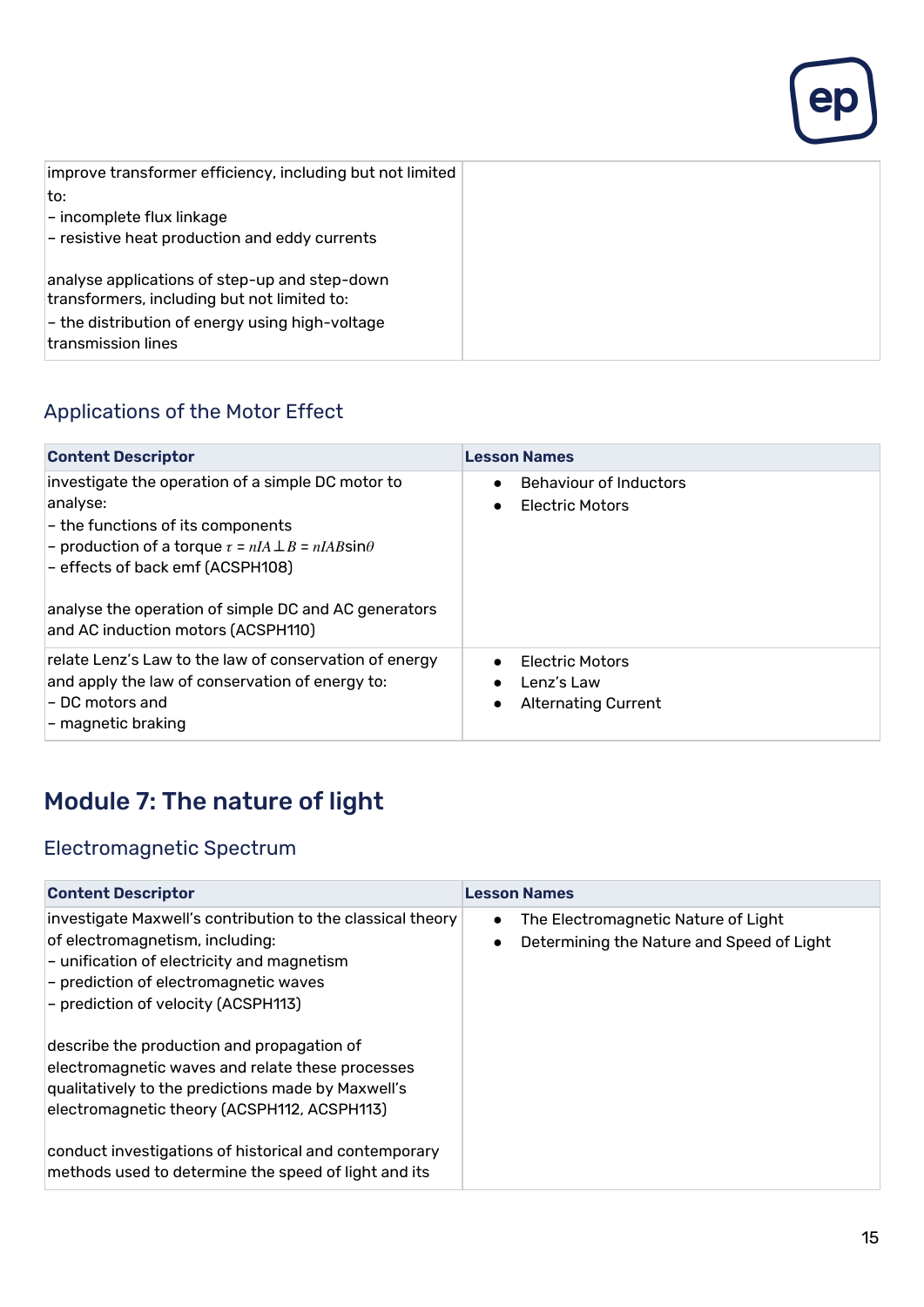

| current relationship to the measurement of time and<br>distance (ACSPH082)                                                                                                                                                                                                    |                                                                                     |
|-------------------------------------------------------------------------------------------------------------------------------------------------------------------------------------------------------------------------------------------------------------------------------|-------------------------------------------------------------------------------------|
| conduct an investigation to examine a variety of spectra $\vert_{\bullet}$<br>produced by discharge tubes, reflected sunlight or<br>incandescent filaments<br>investigate how spectroscopy can be used to provide<br>information about:<br>$-$ the identification of elements | <b>Multi-slit Diffraction</b><br><b>Atomic Absorption Spectroscopy</b><br>$\bullet$ |
| investigate how the spectra of stars can provide<br>linformation on:<br>$\left\vert -\right.$ surface temperature<br>$\mathsf{\mathsf{I}}$ - rotational and translational velocity<br>∣– density<br>$\left\vert - \right.$ chemical composition                               | <b>Properties of Stars</b><br>Reading Hertzsprung-Russell Diagrams                  |

## Light: Wave Model

| <b>Content Descriptor</b>                                                                                                                                                                                                                                    | <b>Lesson Names</b>                                                                                                                                                             |
|--------------------------------------------------------------------------------------------------------------------------------------------------------------------------------------------------------------------------------------------------------------|---------------------------------------------------------------------------------------------------------------------------------------------------------------------------------|
| conduct investigations to analyse qualitatively the<br>diffraction of light (ACSPH048, ACSPH076)                                                                                                                                                             | Models of Light<br>$\bullet$<br>Young's Double Slit Experiment<br>Huygen's Principle<br>$\bullet$<br>Diffraction Around a Barrier<br>$\bullet$<br><b>Multi-slit Diffraction</b> |
| conduct investigations to analyse quantitatively the<br>interference of light using double slit apparatus and<br>diffraction gratings $d$ sin $\theta$ = $m\lambda$ (ACSPH116, ACSPH117,<br>ACSPH140)                                                        | Young's Double Slit Experiment<br>Huygen's Principle<br>Diffraction Around a Barrier<br><b>Multi-slit Diffraction</b>                                                           |
| analyse the experimental evidence that supported the<br>models of light that were proposed by Newton and<br>Huygens (ACSPH050, ACSPH118, ACSPH123)                                                                                                           | Models of Light<br>$\bullet$<br>Huygen's Principle                                                                                                                              |
| conduct investigations quantitatively using the<br>relationship of Malus' Law $I = I$ max $cos2\theta$ for plane<br>polarisation of light, to evaluate the significance of<br>polarisation in developing a model for light (ACSPH050,<br>ACSPH076, ACSPH120) | Polarisation of Light<br>$\bullet$                                                                                                                                              |

## Light: Quantum Model

| <b>Content Descriptor</b>                                                                                                                                                                 | <b>Lesson Names</b>                                                         |
|-------------------------------------------------------------------------------------------------------------------------------------------------------------------------------------------|-----------------------------------------------------------------------------|
| analyse the experimental evidence gathered about black<br>body radiation, including Wien's Law related to Planck's<br>contribution to a changed model of light (ACSPH137)<br> – λmax =b/T | <b>Photons</b><br><b>Quantisation of Energy</b><br>The Photoelectric Effect |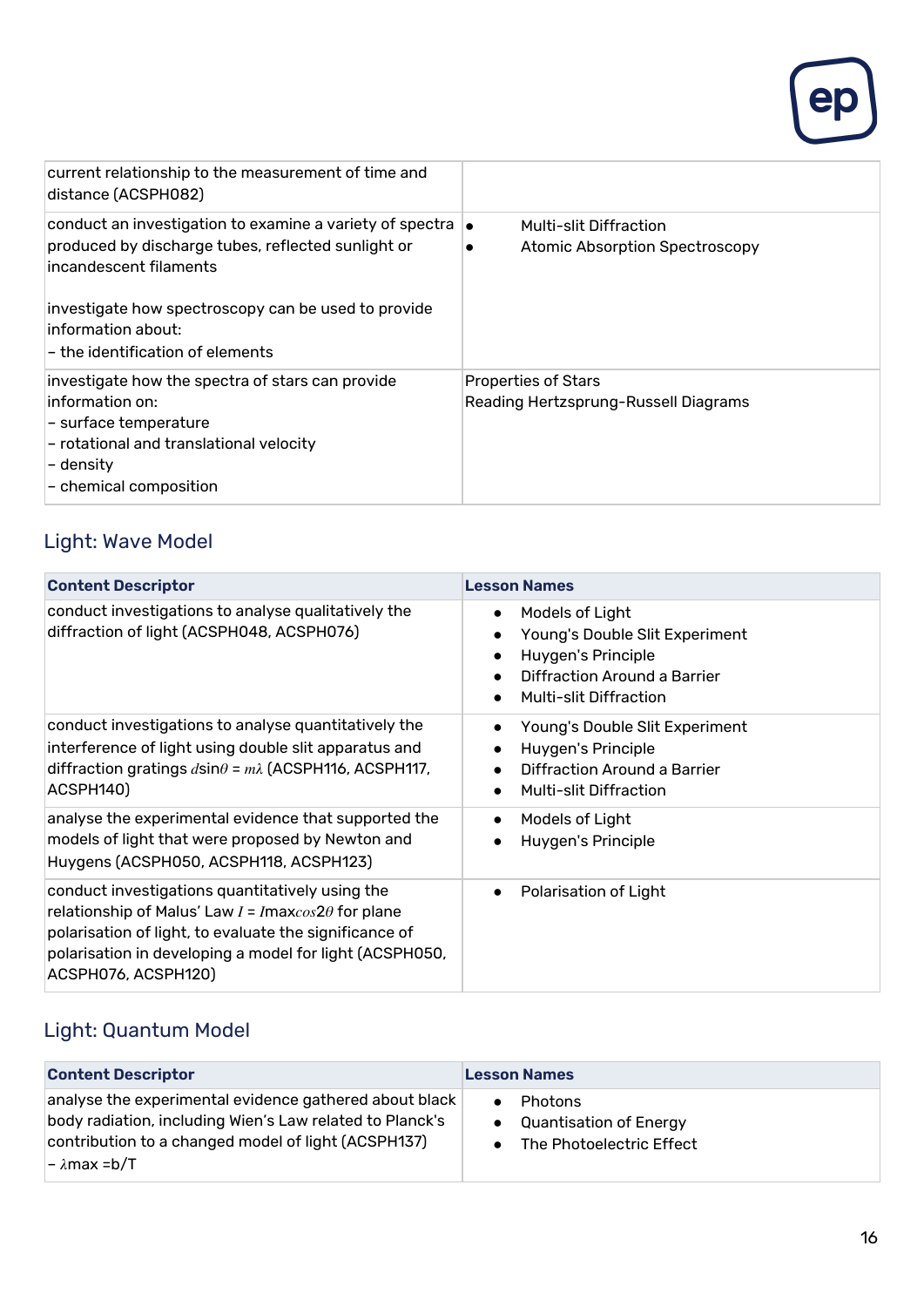

| investigate the evidence from photoelectric effect<br>investigations that demonstrated inconsistency with the<br>wave model for light (ACSPH087, ACSPH123, ACSPH137)                  | Further development planned |
|---------------------------------------------------------------------------------------------------------------------------------------------------------------------------------------|-----------------------------|
| analyse the photoelectric effect Kmax = $hf - \phi$ as it<br>occurs in metallic elements by applying the law of<br>conservation of energy and the photon model of light,<br>(CSPH119) |                             |

## Light and Special Relativity

| <b>Content Descriptor</b>                                                                                                                                                                                                                                                                                                                                                                                                                                                                              | <b>Lesson Names</b>                                                                                                                                                                                                                                    |
|--------------------------------------------------------------------------------------------------------------------------------------------------------------------------------------------------------------------------------------------------------------------------------------------------------------------------------------------------------------------------------------------------------------------------------------------------------------------------------------------------------|--------------------------------------------------------------------------------------------------------------------------------------------------------------------------------------------------------------------------------------------------------|
| analyse and evaluate the evidence confirming or<br>denying Einstein's two postulates:<br>- the speed of light in a vacuum is an absolute constant<br>- all inertial frames of reference are equivalent<br>(ACSPH131)                                                                                                                                                                                                                                                                                   | Einstein's Theory of Special Relativity<br>$\bullet$                                                                                                                                                                                                   |
| investigate the evidence, from Einstein's thought<br>experiments and subsequent experimental validation,<br>for time dilation $t = t0/\sqrt{(1-v^2/c^2)}$ and length contraction<br>$l = l0\sqrt{(1-v^2/c^2)}$ , and analyse quantitatively situations in<br>which these are observed, for example:<br>- observations of cosmic-origin muons at the Earth's<br>surface<br>- atomic clocks (Hafele-Keating experiment)<br>- evidence from particle accelerators<br>- evidence from cosmological studies | Einstein's Theory of Special Relativity<br>$\bullet$<br><b>Time Dilation</b><br>$\bullet$<br>Length Contraction<br>$\bullet$<br>Relativity of Simultaneity<br>$\bullet$<br><b>Twins Paradox</b><br>$\bullet$<br>Evidence for Special Relativity: Muons |
| describe the consequences and applications of<br>relativistic momentum with reference to:<br>$-pv = m0v/\sqrt{(1-v^2/c^2)}$<br>- the limitation on the maximum velocity of a particle<br>imposed by special relativity (ACSPH133)                                                                                                                                                                                                                                                                      | <b>Relativistic Mass and Momentum</b>                                                                                                                                                                                                                  |
| Use Einstein's mass-energy equivalence relationship $E =$<br>$mc2$ to calculate the energy released by processes in<br>which mass is converted to energy, for example:<br>(ACSPH134)<br>- production of energy by the sun<br>- particle-antiparticle interactions, eg positron-electron<br>annihilation<br>- combustion of conventional fuel                                                                                                                                                           | Mass-Energy Equivalence<br>$\bullet$<br>Mass Defect in Nuclear Physics<br>$\bullet$                                                                                                                                                                    |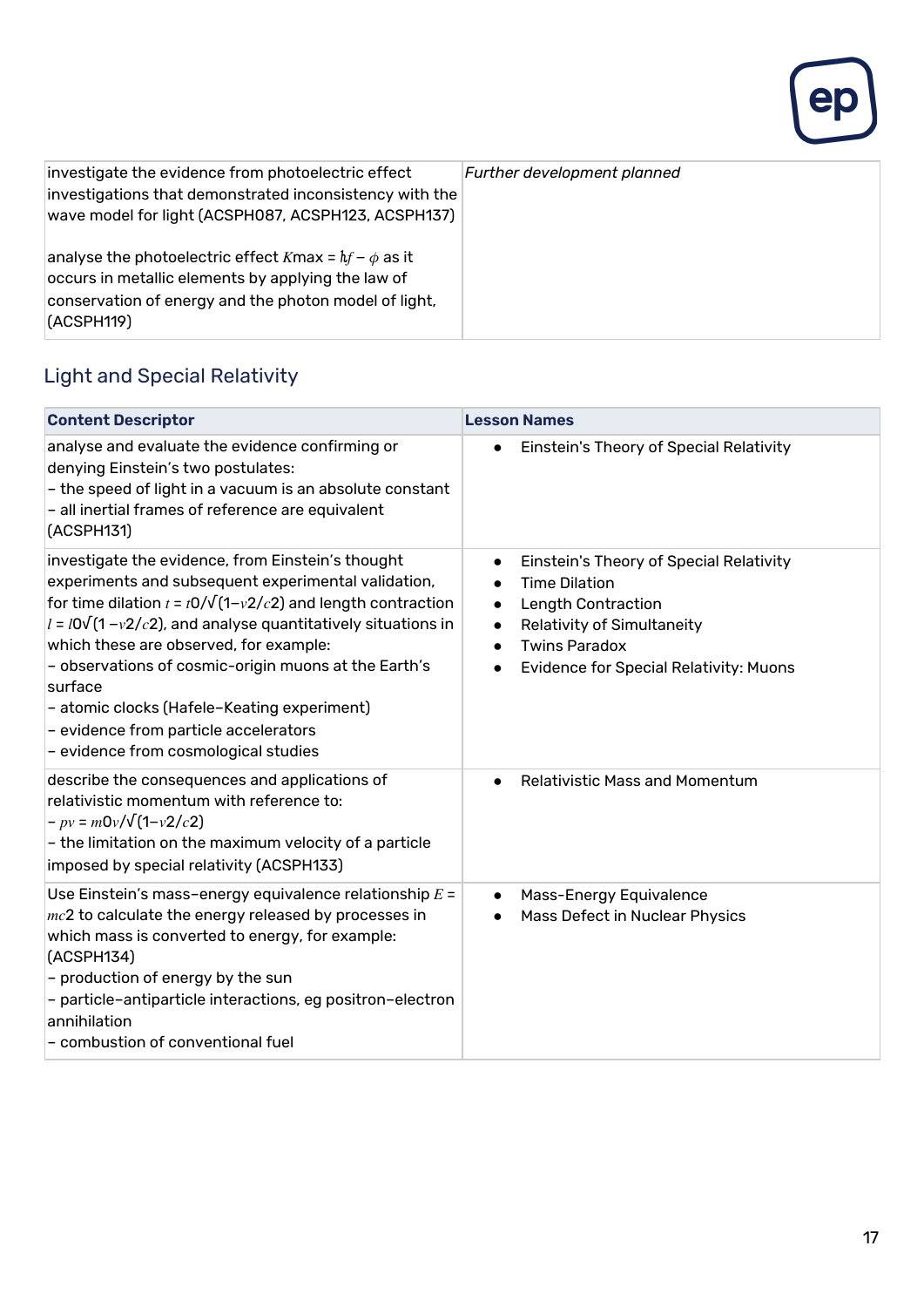

## Module 8: From the Universe to the atom

## Origins of the Elements

| <b>Content Descriptor</b>                                                                                                                                                                                                                      | <b>Lesson Names</b>                             |
|------------------------------------------------------------------------------------------------------------------------------------------------------------------------------------------------------------------------------------------------|-------------------------------------------------|
| investigate the processes that led to the transformation<br>of radiation into matter that followed the 'Big Bang'                                                                                                                              | The Big Bang Theory<br>$\bullet$                |
| investigate the evidence that led to the discovery of the<br>expansion of the Universe by Hubble (ACSPH138)                                                                                                                                    | <b>Cosmic Background Radiation</b><br>$\bullet$ |
| analyse and apply Einstein's description of the<br>equivalence of energy and mass and relate this to the<br>nuclear reactions that occur in stars (ACSPH031)                                                                                   | The Life Cycle of Stars<br>$\bullet$            |
| account for the production of emission and absorption<br>spectra and compare these with a continuous black<br>body spectrum (ACSPH137)<br>investigate the key features of stellar spectra and<br>describe how these are used to classify stars | Further development planned                     |
| investigate the Hertzsprung-Russell diagram and how it<br>can be used to determine the following about a star:<br>- characteristics and evolutionary stage<br>- surface temperature<br>$-$ colour<br>- luminosity                              | Hertzsprung-Russell Diagrams<br>$\bullet$       |
| investigate the types of nucleosynthesis reactions<br>involved in Main Sequence and Post-Main Sequence<br>stars, including but not limited to:<br>- proton-proton chain<br>- CNO (carbon-nitrogen-oxygen) cycle                                | Further development planned                     |

#### Quantum Mechanical Nature of the Atom

| <b>Content Descriptor</b>                                                                                                                                                                                                                                                                                     | <b>Lesson Names</b>                                                         |
|---------------------------------------------------------------------------------------------------------------------------------------------------------------------------------------------------------------------------------------------------------------------------------------------------------------|-----------------------------------------------------------------------------|
| lassess the limitations of the Rutherford and Bohr atomic<br>models                                                                                                                                                                                                                                           | Bohr's Model of the Hydrogen Atom<br>$\bullet$<br>The Rutherford-Bohr Model |
| investigate the line emission spectra to examine the<br>Balmer series in hydrogen (ACSPH138)                                                                                                                                                                                                                  | Further development planned                                                 |
| relate qualitatively and quantitatively the quantised<br>energy levels of the hydrogen atom and the<br>law of conservation of energy to the line emission<br>spectrum of hydrogen using:<br>$-L = hf$<br>$-L = \frac{hc}{\lambda}$<br>$\left  -1/\lambda = R \left[ 1/n/2 - 1/n/2 \right] \right]$ (ACSPH136) | <b>Quantisation of Energy</b>                                               |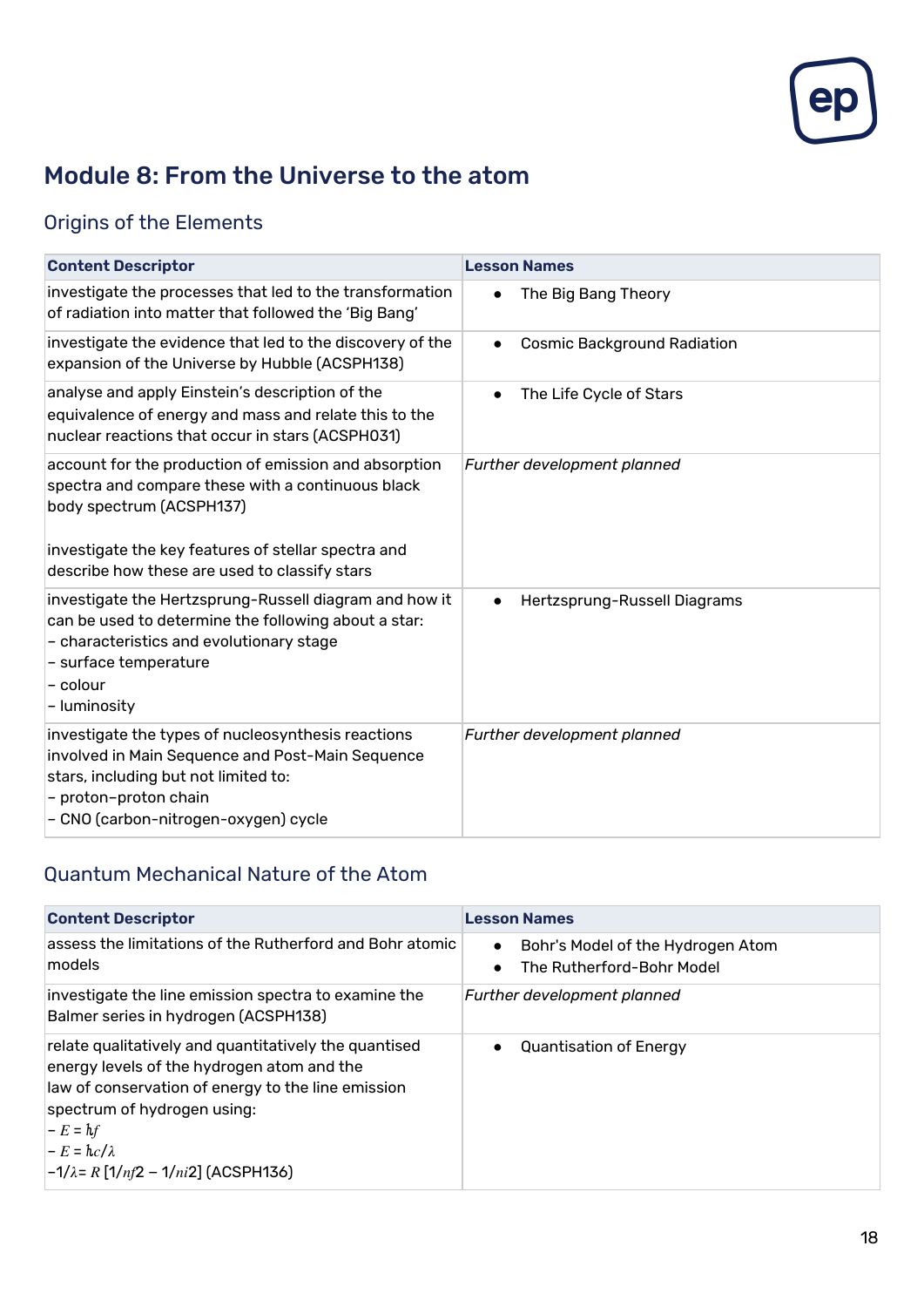

| investigate de Broglie's matter waves, and the<br>experimental evidence that developed the<br>following formula:<br>$-\lambda = \hbar/mv$ (ACSPH140) | Further development planned |
|------------------------------------------------------------------------------------------------------------------------------------------------------|-----------------------------|
| analyse the contribution of Schrödinger to the current<br>model of the atom                                                                          |                             |

#### Properties of the Nucleus

| <b>Content Descriptor</b>                                                                                                                                                                                                                                                                                                                                                                                                                              | <b>Lesson Names</b>                                                                                    |
|--------------------------------------------------------------------------------------------------------------------------------------------------------------------------------------------------------------------------------------------------------------------------------------------------------------------------------------------------------------------------------------------------------------------------------------------------------|--------------------------------------------------------------------------------------------------------|
| analyse the spontaneous decay of unstable nuclei, and<br>the properties of the alpha, beta and gamma radiation<br>emitted (ACSPH028, ACSPH030)                                                                                                                                                                                                                                                                                                         | Introduction to Radiation<br>$\bullet$<br><b>Types of Radiation</b><br>$\bullet$                       |
| examine the model of half-life in radioactive decay and<br>make quantitative predictions about the activity or<br>amount of a radioactive sample using the following<br>relationships:<br>$-Nt = Noe^{\hat{}}-\lambda t$<br>$-\lambda = ln2/t1/2$<br>where $Nt$ = number of particles at time $t$ , $N0$ = number of<br>particles present at $t = 0$ , $\lambda =$ decay constant, $t/2 =$ time<br>for half the radioactive amount to decay (ACSPH029) | <b>Radioactive Decay</b><br>$\bullet$<br>Half-Life                                                     |
| model and explain the process of nuclear fission,<br>including the concepts of controlled and uncontrolled<br>chain reactions, and account for the release of energy in<br>the process (ACSPH033, ACSPH034)                                                                                                                                                                                                                                            | <b>Nuclear Fission</b><br>$\bullet$<br><b>Nuclear Power Plants</b><br>$\bullet$<br>Energy<br>$\bullet$ |
| analyse relationships that represent conservation of<br>mass-energy in spontaneous and artificial nuclear<br>transmutations, including alpha decay, beta decay,<br>nuclear fission and nuclear fusion (ACSPH032)                                                                                                                                                                                                                                       | <b>Transmutation and Decay</b><br>$\bullet$<br><b>Balancing Nuclear Equations</b>                      |
| account for the release of energy in the process of<br>nuclear fusion (ACSPH035, ACSPH036)                                                                                                                                                                                                                                                                                                                                                             | <b>Nuclear Fusion</b><br>$\bullet$                                                                     |
| predict quantitatively the energy released in nuclear<br>decays or transmutations, including nuclear fission and<br>nuclear fusion, by applying: (ACSPH031, ACSPH035,<br>ACSPH036)<br>- the law of conservation of energy<br>- mass defect<br>- binding energy<br>- Einstein's mass-energy equivalence relationship $E =$<br>mc2                                                                                                                       | <b>Nuclear Fission</b><br>$\bullet$<br><b>Nuclear Fusion</b><br>$\bullet$<br>Energy<br>$\bullet$       |